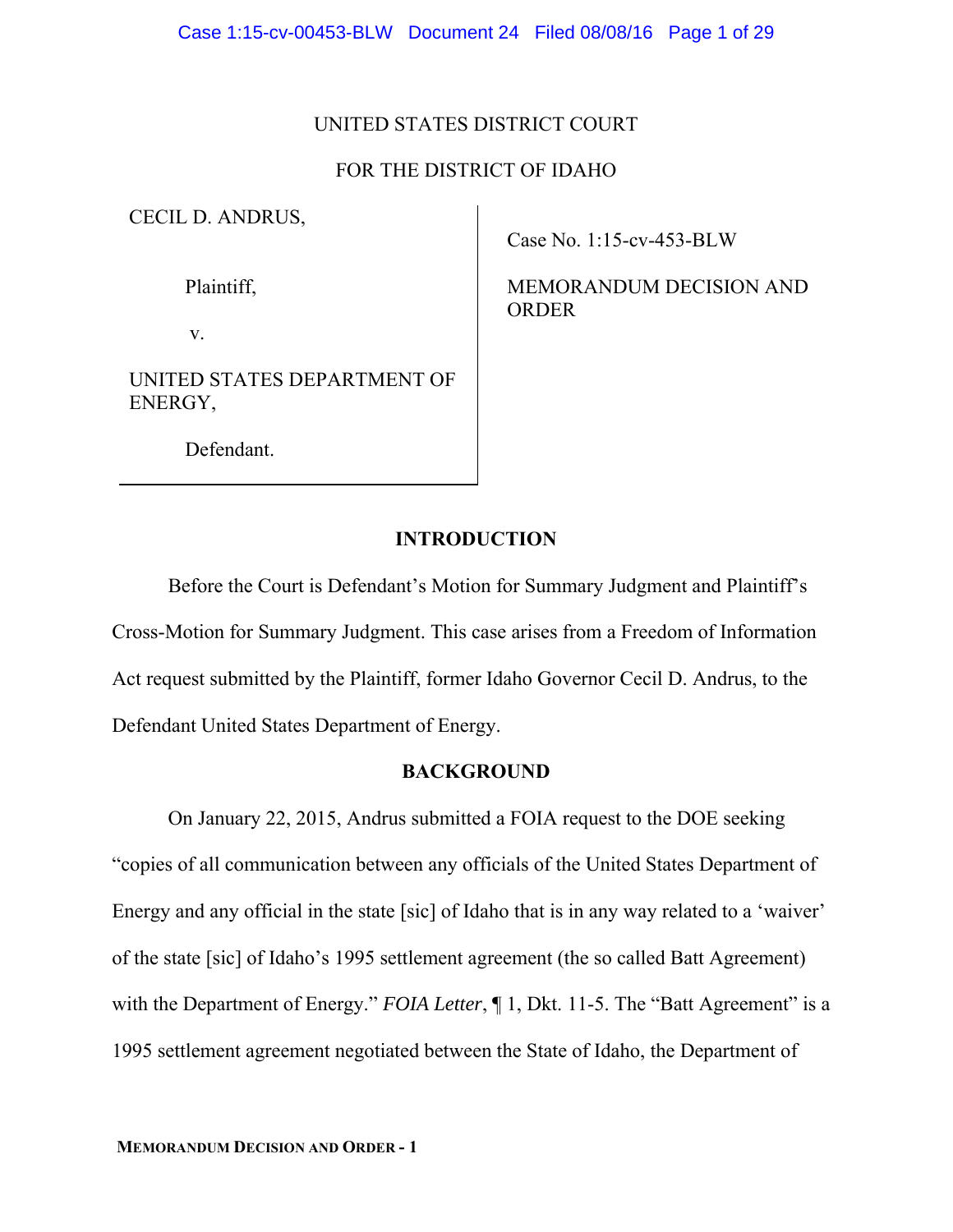Energy, and the United States Navy. *Batt Agreement*, Dkt. 11-5, Ex. A). The Batt Agreement governs the treatment and disposal of nuclear waste in Idaho at the Idaho National Laboratory ("INL") through the year 2035. *Id.* Andrus submitted the FOIA request in response to concerns over negotiations between the State of Idaho and DOE regarding a possible waiver of some of the State's rights under the Batt Agreement. In 2011, the DOE and the State of Idaho initiated a Memorandum of Agreement ("MOA") that addressed certain conditions under which Idaho could waive its rights under the Batt Agreement, which would allow DOE to send certain quantities of spent nuclear fuel from commercial power plants to the INL. Subsequently, in December 2014, the DOE expressed a desire to conduct tests of commercial spent nuclear fuel from various sources, and determined that the INL was its best option for the tests. The DOE, pursuant to the 2011 MOA, requested "conditional approval" from the State of Idaho officials for a waiver of the Batt Agreement. The waiver would allow two proposed shipments of commercial spent nuclear fuel to be sent to the INL. Andrus submitted his FOIA request one month later.

 On March 18, 2015, Andrus agreed to narrow the scope of his request to include only those documents he originally requested that "relate to the December 2014 request" from DOE to Idaho Governor Otter and Idaho Attorney General Lawrence Wasden seeking a waiver "of paragraph D.2.e of the 1995 Settlement agreement," which "prohibit DOE from shipping commercial spent nuclear fuel to INL (with one exception not relevant here)." *See Letter from Laird Lucas to Shonda Humphrey, DOE, March 18,*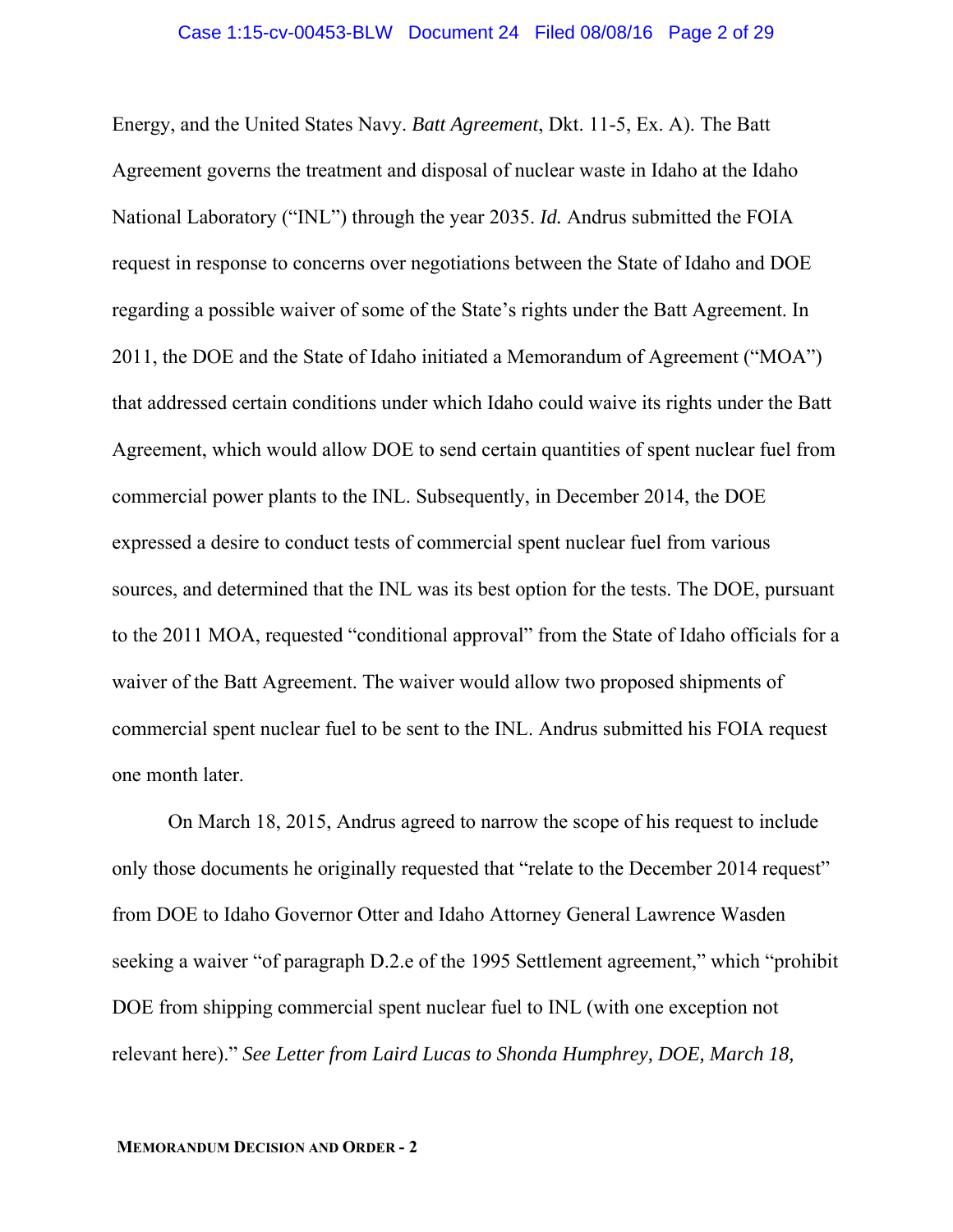*2015*, Dkt. 11-5, Ex. 2. Andrus also agreed that the search would be limited to the time period between January 1, 2012, and January 22, 2015. *See E-Mail from Laird Lucas to Shonda Humphrey, DOE, April 28, 2015*, Dkt. 11-5, Ex. 3. It wasn't until July 10, 2015 that the DOE sent "a final response" for four of the five offices within DOE from which documents were collected, but stated that the fifth office would respond separately. Included in the DOE response was a letter and an index of the forty-one documents released under the FOIA request. *Letter from Alexander C. Morris to Cecil D. Andrus, July 10, 2015*, Dkt. 11-5, Ex. 4.

Of those forty-one documents initially released, the DOE had redacted information from thirty of the documents under Exemption 5 of FOIA. *See Vaughn Index*, December 18, 2015, Dkt. 16. 5. Exemption 5 of FOIA protects "inter-agency or intra-agency memorandums or letters which would not be available by law to a party other than an agency in litigation with the agency." 5; U.S.C. § 552 (b)(5). The agency specifically stated that the information was redacted to protect three specific privileges: the deliberative process privilege (executive), attorney-client privilege, and attorney work product privilege.

Dissatisfied with the information provided by DOE, Andrus filed an administrative appeal with the DOE's Office of Hearings and Appeals. Andrus alleged the DOE had not sufficiently disclosed the reasoning behind its redactions in the documents released. The appeal requested that the DOE either "release all of the information withheld under Exemption 5" or "provide specific descriptions of the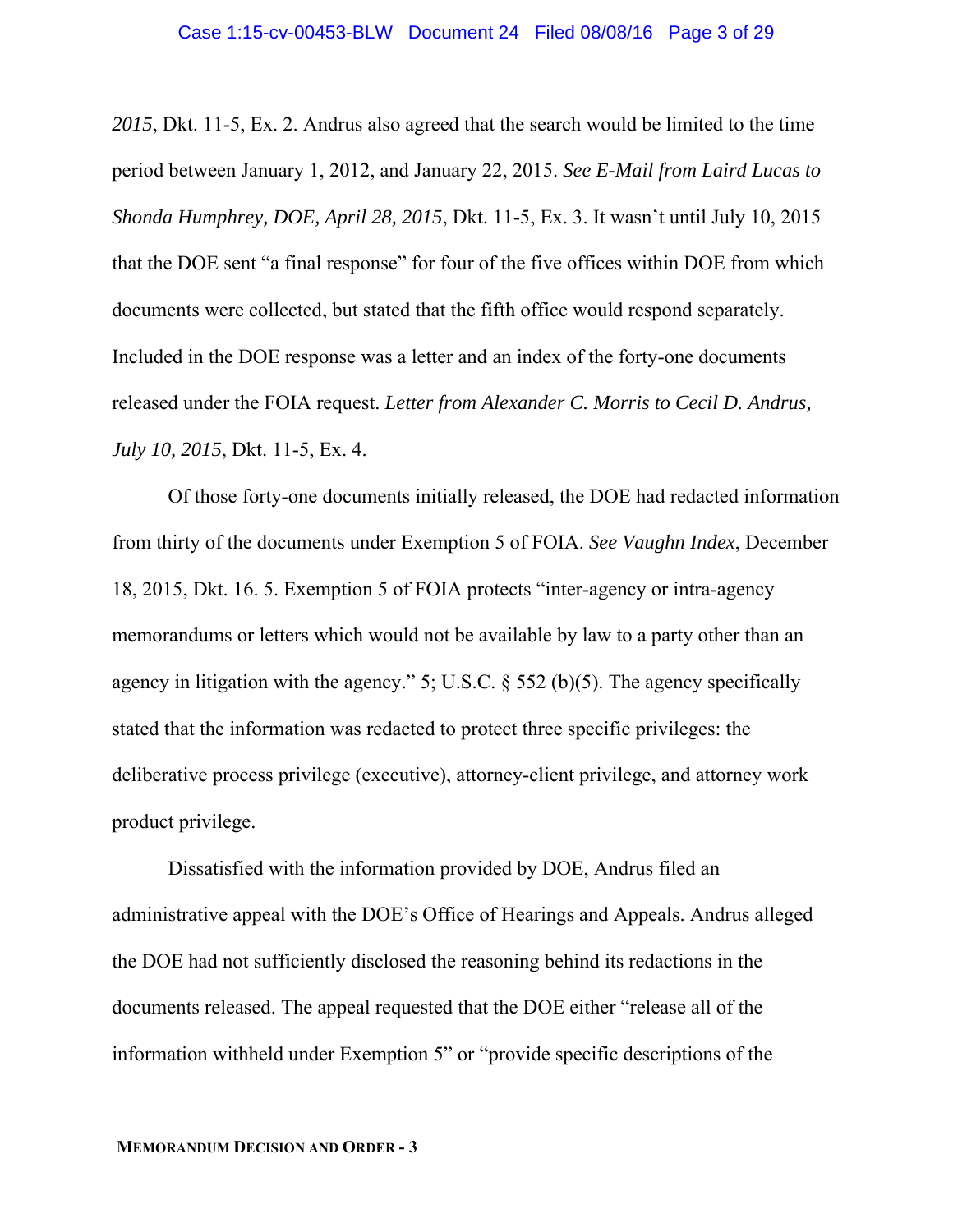#### Case 1:15-cv-00453-BLW Document 24 Filed 08/08/16 Page 4 of 29

material withheld from each redacted document, the consequences of releasing those materials, and why disclosing the information is not in the public interest." *See Letter from Laird Lucas to Director Marmolejos*, *August 10, 2015*, Dkt. 11-5, Ex. 5.

On August 20, 2015, the DOE Office of Hearings and Appeals denied Andrus's appeal, stating that the decision was "a final order of the Department of Energy from which any aggrieved party may seek judicial review pursuant to the provisions of 5 U.S.C.  $\S$  552(a)(4)(B)." The order held that the DOE had provided sufficient information for Andrus to understand the DOE's basis for withholding information under Exemption 5 by agency standards, and that the release of the documents "could cause the harm of chilling open and frank discussions, limit government personnel's range of options to consider, and thus detract from the quality of Agency decisions." *Letter from Alexander C. Morris to Cecil D. Andrus, July 10, 2015*, Dkt. 11-5, Ex. 4. Andrus filed an initial Complaint with the Court on September 29, 2015. *See generally Compl*. Dkt. 1.

The Complaint sought relief under FOIA, alleging that the DOE's redactions under Exemption 5 were unlawfully invoked and unjustified, amounting to a FOIA violation under 5 U.S.C § 522(a). *Compl.* ¶ 43-44. The Complaint also sought a second claim under the Administrative Procedure Act, 5 U.S.C. § 701 *et seq.*, and the Declaratory Judgment Act, 28 U.S.C. § 2201 *et seq.* Andrus alleges that the "failure and refusal to release the requested information in the public's interest violates its own regulations" and is "arbitrary, capricious, an abuse of discretion, not in accordance with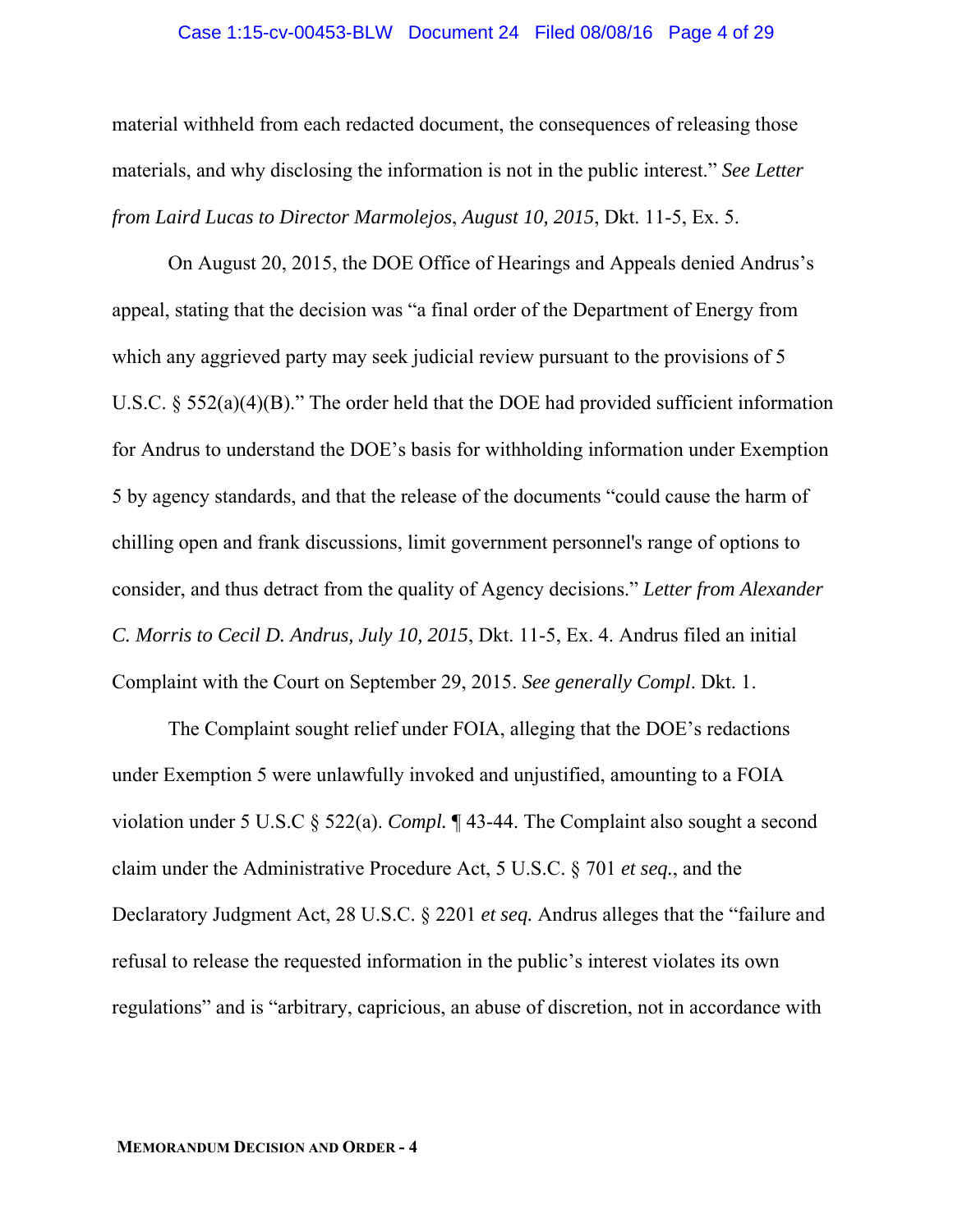#### Case 1:15-cv-00453-BLW Document 24 Filed 08/08/16 Page 5 of 29

the law and constitutes agency action unlawfully withheld or unreasonably delayed under the APA." *Compl.* ¶ 46.

On October 5, 2015, DOE disclosed an additional thirty-eight documents from the fifth and final DOE office. Similar to the July 10 disclosure, thirty-three of the responsive documents were redacted under FOIA Exemption 5, citing the deliberative process privilege, the attorney-client privilege, and the attorney work product privilege as the specific reasons for exemption. *See Letter from Alexander C. Morris to Cecil D. Andrus*, Dkt. 11-5, Ex. 6.

Andrus did not seek an administrative appeal following the second release of the thirty-eight documents. Instead, Andrus filed an Amended Complaint with the Court on October 19, 2015. *See Am. Compl.* The Amended Complaint incorporated the October 5 release of documents and cited DOE's redactions as insufficiently justified and therefore in violation of FOIA and the APA. *Id.* at ¶ 44-49. Andrus also amended his complaint to allege an additional claim for a failure to timely respond to his FOIA request, in addition to the unlawful application of FOIA exemptions claim and the APA claim. *Id.* ¶ 50-61 (emphasis added).

Most recently, DOE made a third disclosure on April 8, 2016, of eight documents that had previously been withheld. *Pl.'s Reply* at 7. This disclosure was apparently in response to plaintiff's assertion in his Response Brief that DOE had not turned over all relevant documents, although the DOE characterizes the release as a "discretionary release." *Def's Reply* at 10, fn. 5.

#### **MEMORANDUM DECISION AND ORDER - 5**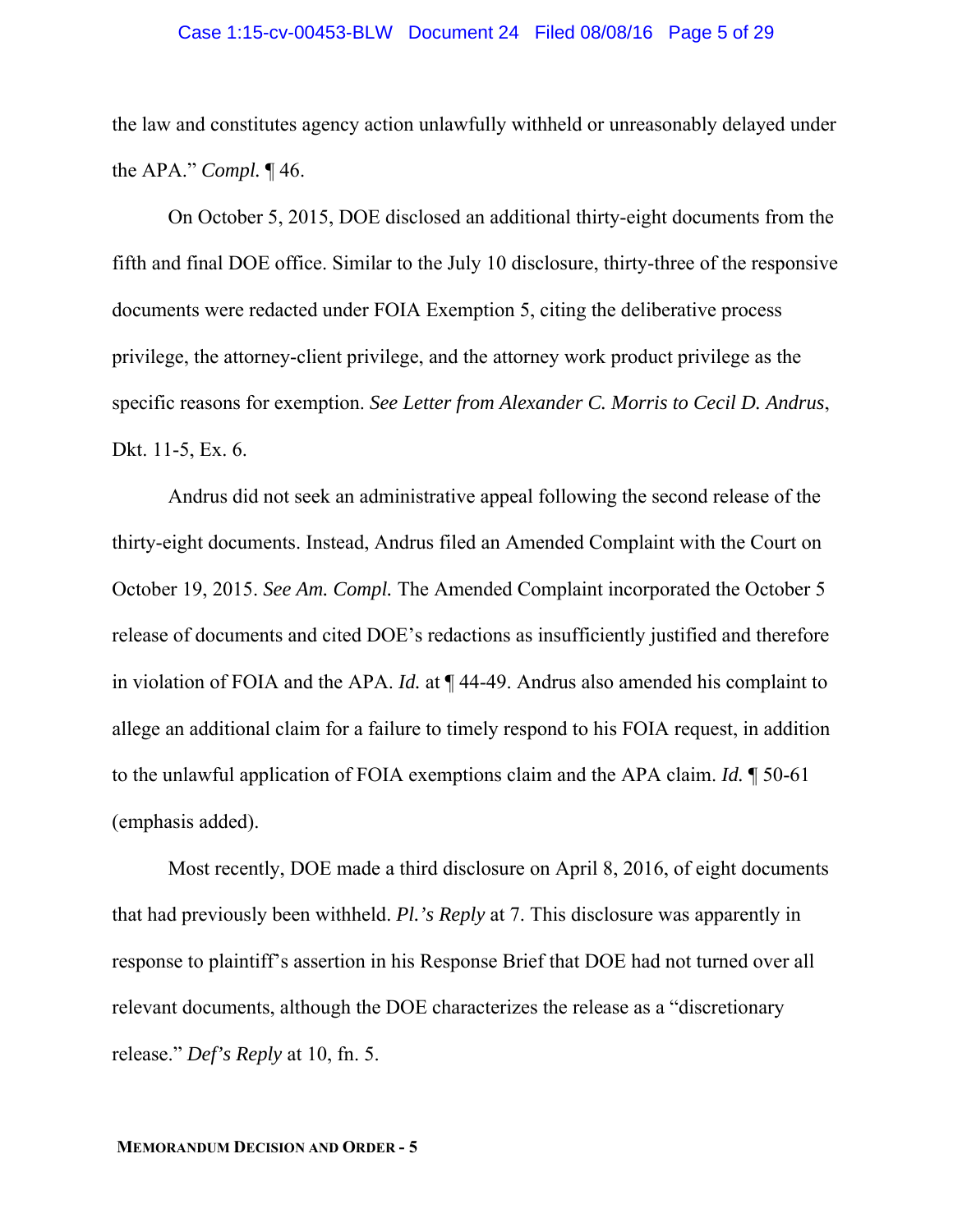DOE filed a motion for summary judgment seeking an order 1) dismissing Andrus's claim that DOE failed to timely respond to his FOIA claim as moot, 2) dismissing Andrus's APA claim because FOIA provides an adequate remedy, and 3) grant summary judgment on Andrus's claim challenging the agency's withholdings under Exemption 5. *See generally Def's Br.* Dkt. 11-1. Andrus subsequently filed Cross-Motions for Summary Judgment for all three Claims for Relief on the basis that 1) DOE's untimely response to Andrus's FOIA request was a violation of the statute, 2) DOE failed to carry its burden of proof regarding the Exemption 5 redactions, and 3) DOE's failure to release all relevant documents in the "public interest" under its own regulations was a violation of the APA. *See generally Pl's Resp*. Dkt. 15-1.

## **LEGAL STANDARD**

 Summary judgment is appropriate where a party can show that, as to any claim or defense, "there is no genuine dispute as to any material fact and the movant is entitled to judgment as a matter of law." Fed. R. Civ. P. 56(a). One of the principal purposes of the summary judgment "is to isolate and dispose of factually unsupported claims . . . ." *Celotex Corp. v. Catrett*, 477 U.S. 317, 323-24 (1986). It is "not a disfavored procedural shortcut," but is instead the "principal tool[ ] by which factually insufficient claims or defenses [can] be isolated and prevented from going to trial with the attendant unwarranted consumption of public and private resources." *Id*. at 327. "[T]he mere existence of some alleged factual dispute between the parties will not defeat an otherwise properly supported motion for summary judgment." *Anderson v. Liberty Lobby, Inc*., 477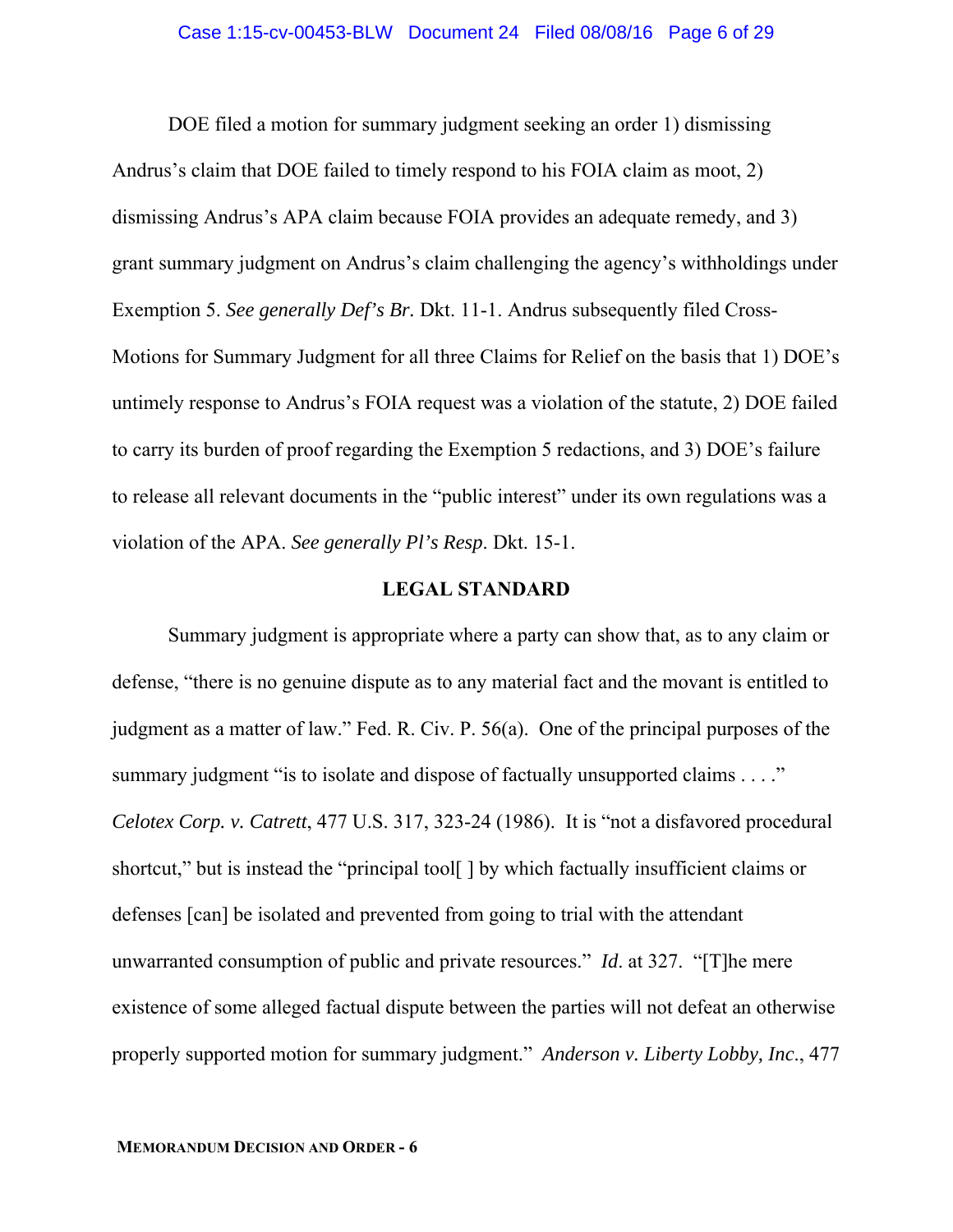U.S. 242, 247-48 (1986). There must be a genuine dispute as to any *material* fact – a fact "that may affect the outcome of the case." *Id.* at 248.

 When cross-motions for summary judgment are filed, the Court must independently search the record for factual disputes. *Fair Housing Council of Riverside County, Inc. v. Riverside Two*, 249 F.3d 1132, 1136 (9th Cir. 2001). The filing of crossmotions for summary judgment – where both parties essentially assert that there are no material factual disputes – does not vitiate the court's responsibility to determine whether disputes as to material fact are present. *Id.*

 The moving party bears the initial burden of demonstrating the absence of a genuine dispute as to material fact. *Devereaux v. Abbey*, 263 F.3d 1070, 1076 (9th Cir. 2001)(en banc). To carry this burden, the moving party need not introduce any affirmative evidence (such as affidavits or deposition excerpts) but may simply point out the absence of evidence to support the nonmoving party's case. *Fairbank v. Wunderman Cato Johnson,* 212 F.3d 528, 532 (9th Cir.2000).

 This shifts the burden to the non-moving party to produce evidence sufficient to support a jury verdict in her favor. *Deveraux*, 263 F.3d at 1076. The non-moving party must go beyond the pleadings and show "by her [ ] affidavits, or by the depositions, answers to interrogatories, or admissions on file" that a genuine dispute of material fact exists. *Celotex,* 477 U.S. at 324.

 However, the Court is "not required to comb through the record to find some reason to deny a motion for summary judgment." *Carmen v. San Francisco Unified Sch.*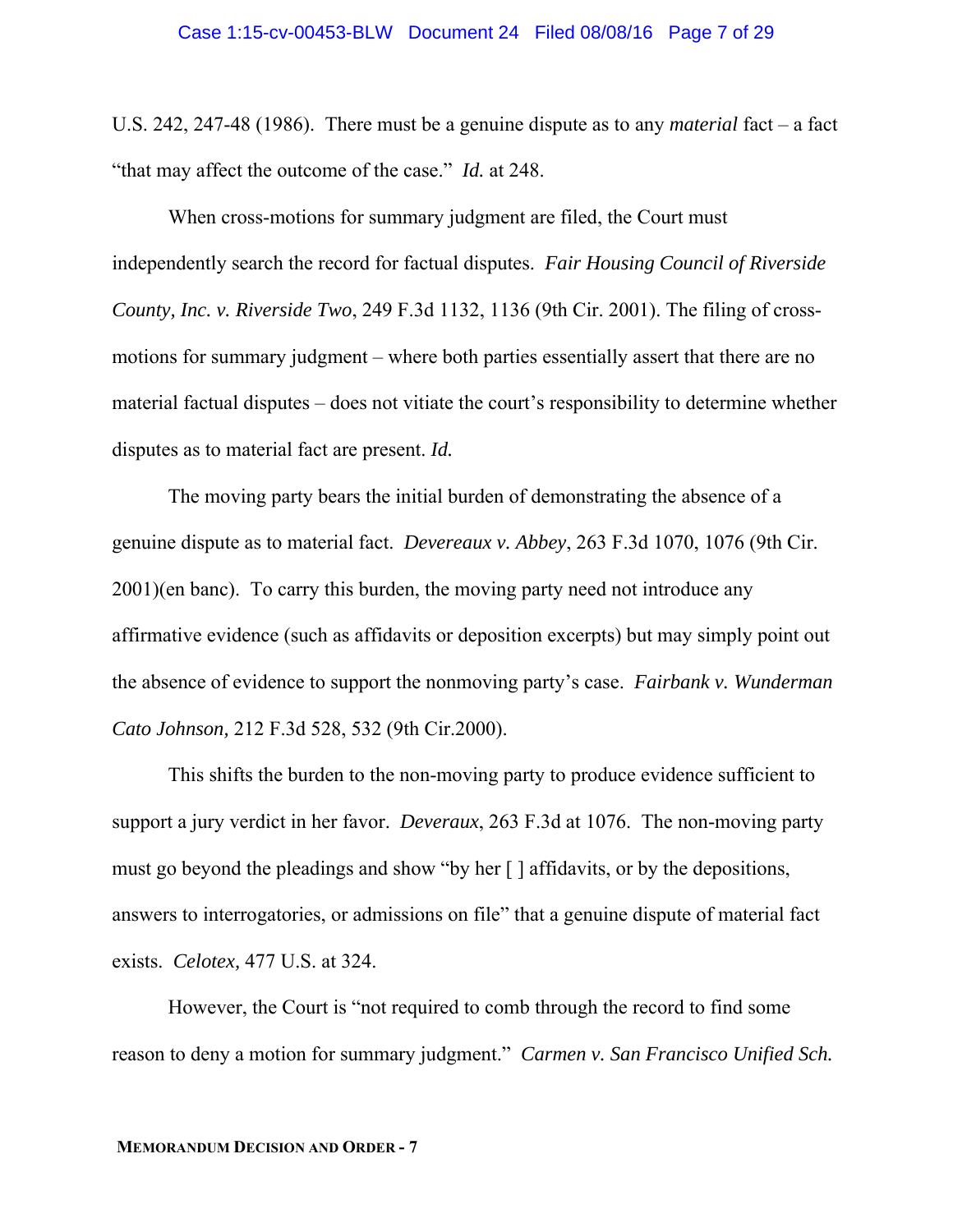*Dist.,* 237 F.3d 1026, 1029 (9th Cir. 2001) (quotation omitted). Instead, the "party opposing summary judgment must direct [the Court's] attention to specific triable facts." *Southern California Gas Co. v. City of Santa Ana*, 336 F.3d 885, 889 (9th Cir. 2003).

 In FOIA cases, "Courts are permitted to rule on summary judgment…solely on the basis of government affidavits describing the documents sought." *Lion Raisins v. United States Dep't of Agriculture*, 354 F. 3d 1072, 1082 (9th Cir. 2004). The government has the burden of defending its actions and ordinarily "the government must submit detailed public affidavits identifying the documents withheld, the FOIA exemptions claimed, and a particularized explanation of why each document falls within the claimed exemption." *Id.* Such submissions must be "detailed enough for the district court to make a *de novo* assessment of the government's claim of exemption." *Id.*

## **ANALYSIS**

### **1. Exhaustion**

DOE alleges that Andrus did not fully exhaust his administrative remedies regarding the October 5, 2015 FOIA disclosure. Because DOE asserts that exhaustion is a jurisdictional requirement, the Court shall address that issue first. It is undisputed that Andrus exhausted his administrative remedies pertaining to the documents released on July 10, 2015. However, DOE did not have the same opportunity to fully review the thirty-eight documents belatedly disclosed by DOE on October 5, 2015. Andrus had already initiated this litigation regarding the July 10, 2015 documents when DOE released the final documents in October. *See generally Compl.* After Andrus received the

#### **MEMORANDUM DECISION AND ORDER - 8**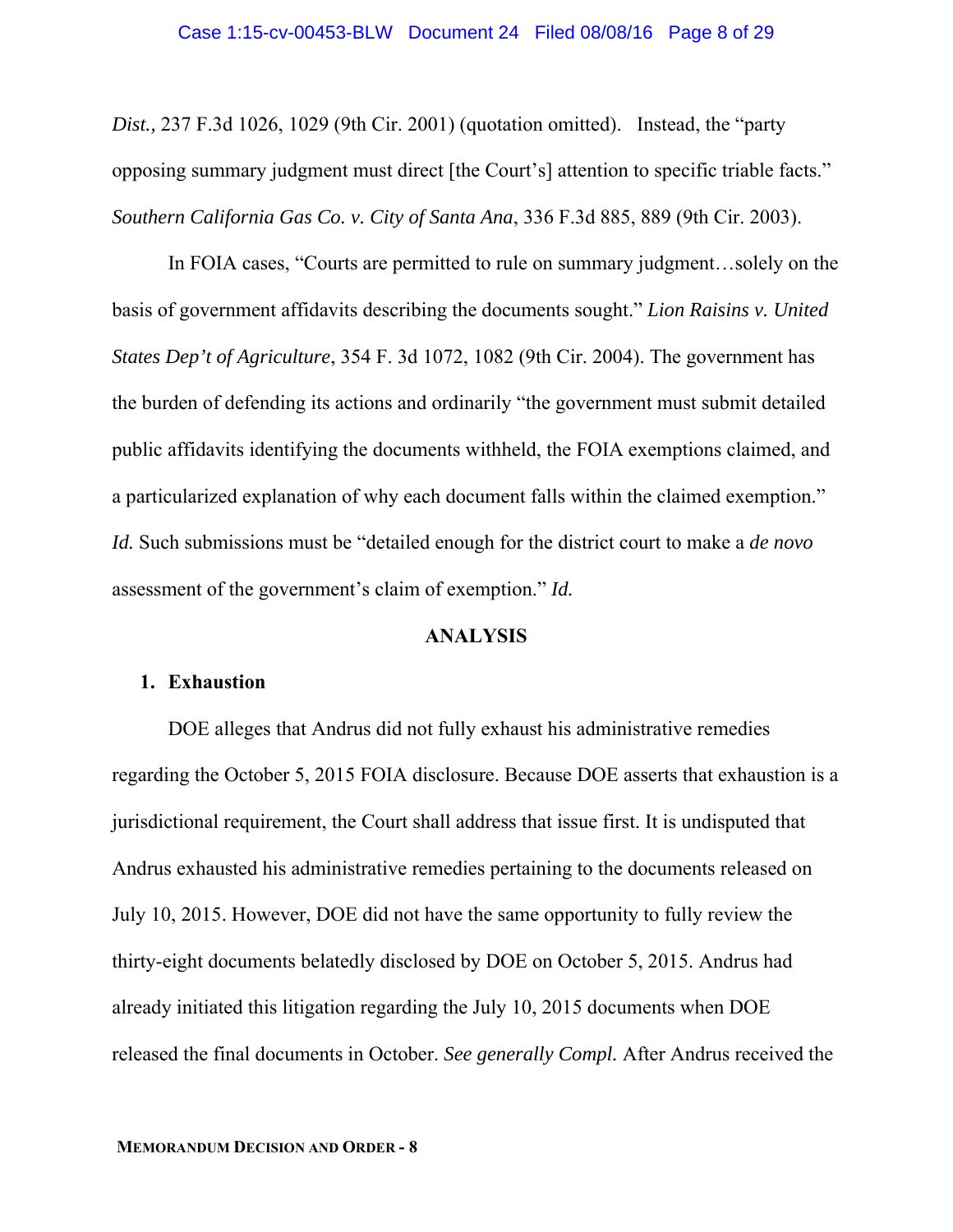#### Case 1:15-cv-00453-BLW Document 24 Filed 08/08/16 Page 9 of 29

October documents, he did not file a second appeal to the DOE Office of Hearings and Appeals. Instead, Andrus amended his initial complaint to reflect the newly obtained documents. *See Am. Compl* ¶ 44-46. Thus, the DOE Office of Hearings and Appeals did not have an opportunity to review the thirty-eight documents belatedly released on October 5, 2015.

Of preliminary concern to the Court is the contention that there is a split among the United States Court of Appeals regarding the issue of whether exhaustion under FOIA is a jurisdictional requirement, or rather "a prudential consideration that the court takes into account in determining whether to exercise subject matter jurisdiction." *McDonnell v. United States*, 4 F. 3d 1227, 1240 at fn. 9. (3rd Cir. 1993). Significantly, the FOIA statute does not expressly require exhaustion, but instead merely *implies* that it is otherwise required:

Any person making a request to any agency for records under paragraph (1), (2), or (3) of this subsection shall be deemed to have exhausted his administrative remedies with respect to such request if the agency fails to comply with the applicable time limit provisions of this paragraph.

5 U.S.C. s 552(a)(6)(C). Certainly the statute contemplates that exhaustion will be required by the Courts, but does not expressly mandate it.

DOE argues that the Ninth Circuit addressed the FOIA exhaustion issue thirty years ago in *In re Steele*, 799 F. 2d 461, 465 (9th Cir. 1986) and concluded that exhaustion is jurisdictional. In *Steele*, the Ninth Circuit stated that "exhaustion of a parties' administrative remedies is required under the FOIA before that party can seek judicial review." The *Steele* Court ultimately held, "where no attempt to comply fully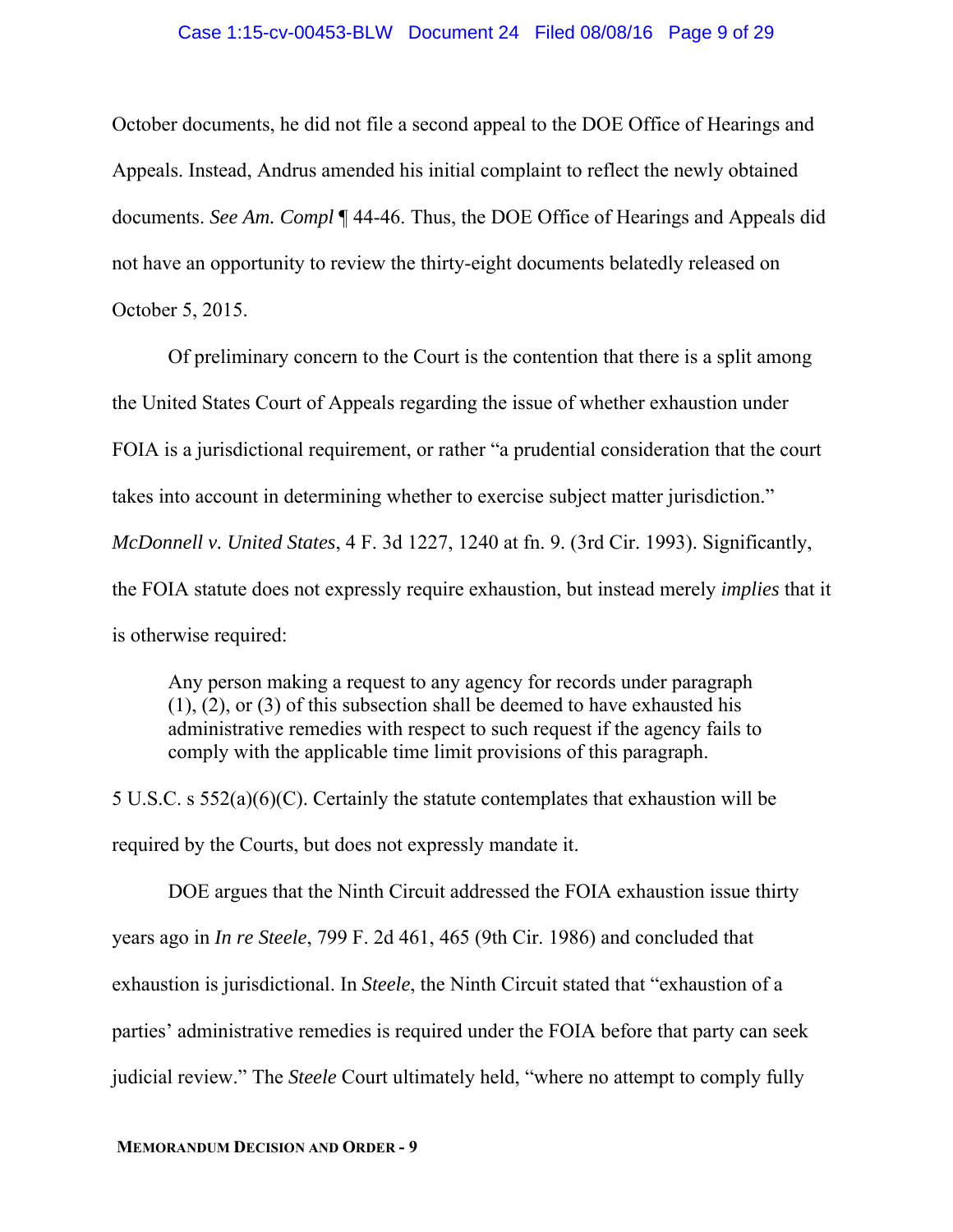#### Case 1:15-cv-00453-BLW Document 24 Filed 08/08/16 Page 10 of 29

with agency procedures has been made, the courts will assert their lack of jurisdiction under the exhaustion doctrine." *Id.* at 466. DOE, along with some other courts, cite this language for the proposition that exhaustion is a jurisdictional requirement that otherwise divests the courts of discretion to entertain a party's claim. *See Hull v. I.R.S., U.S Dept. of Treasury*, 656 F. 3d 1174, 1181–82 (10th Cir. 2011) (ultimately concluding FOIA exhaustion is not a jurisdictional requirement); *see also San Luis & Delta-Mendota Water Authority v. U.S. Department of the Interior*, 2016 WL 80631 at \*4 (E.D. Cal. Jan. 7, 2016) (court undecided whether *In re Steele* conclusively makes FOIA exhaustion jurisdictional).

However, the Court is not convinced that the Ninth Circuit would reach that same conclusion today – especially if confronted with the issue in a more straight-forward FOIA context. It should first be noted that despite the previously stated language in *Steele*, the *Steele* Court still entertained (although ultimately rejected) the petitioner's argument that the "futility exception to the exhaustion doctrine should apply." *In re Steele*, 799 F. 2d at 466. The "futility exception" applies when a party has failed to exhaust its administrative remedies, but to do so would not "further the purposes underlying the doctrine of exhaustion." *Id.* If exhaustion was strictly jurisdictional, the Ninth Circuit would have had no need to address the issue of the "futility exception" at all. In that sense, *In re Steele* actually supports a conclusion that exhaustion is a jurisprudential doctrine, rather than a jurisdictional one.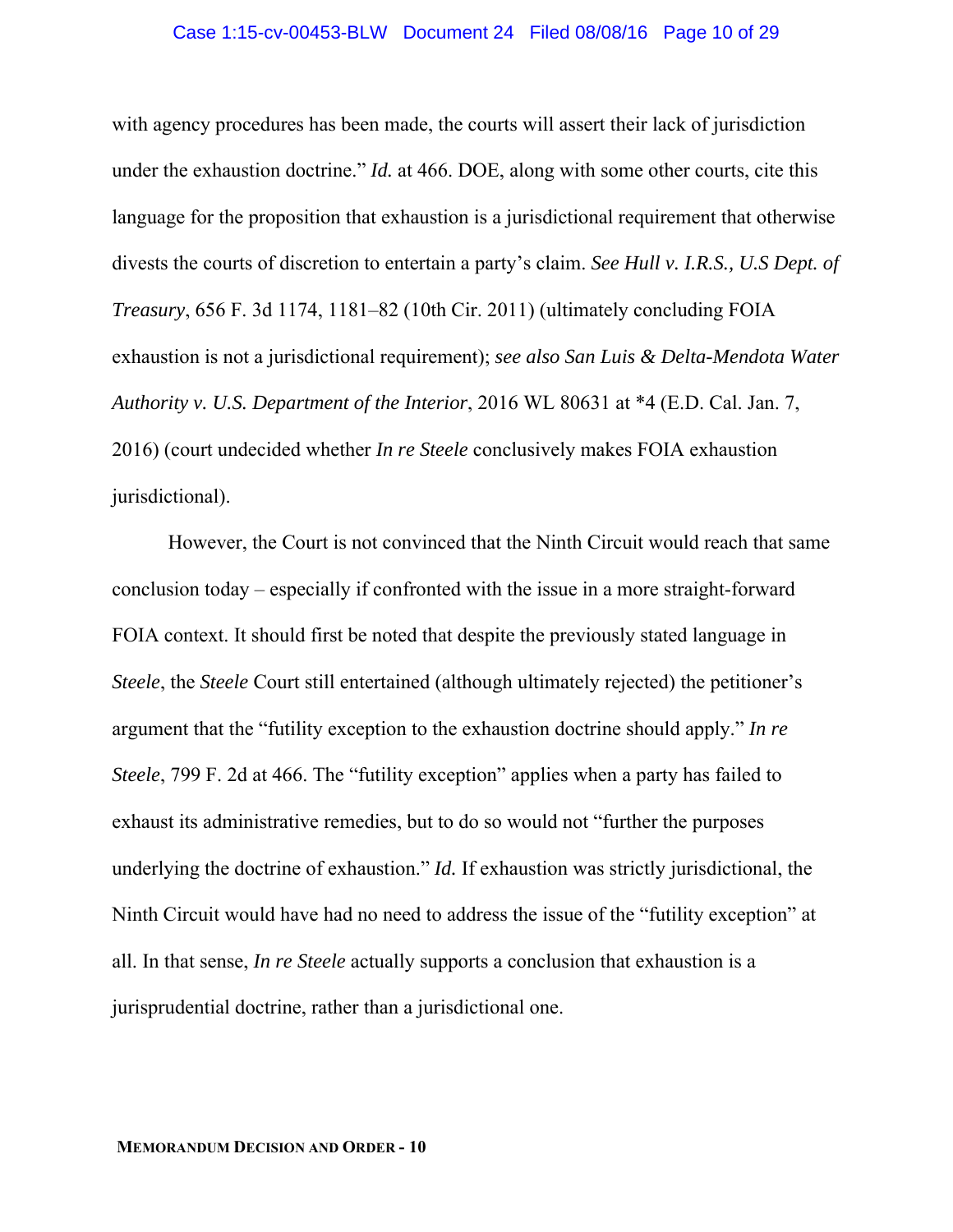In fact, a majority of circuits have expressly held that the FOIA exhaustion requirement is a "jurisprudential" doctrine because FOIA "does not unequivocally make the exhaustion requirement jurisdictional." *See Hull*, 656 F. 3d at 1182; *Hidalgo v. F.B.I.*, 344 F.3d 1256, 1258 (D.C. Cir. 2003) (FOIA exhaustion is a jurisprudential doctrine); *Hedley v. United States*, 594 F.2d 1043, 1044 (5th Cir.1979) (explaining that FOIA does "not expressly require that a claimant exhaust his administrative remedies prior to requesting judicial relief"); *Matter of Lawrence*, 4 F.3d 996 (table), 1993 WL 360952 at \*2 n. 3 (7th Cir.1993) (unpublished) ("Exhaustion, however, is not jurisdictional in FOIA cases, so we reach the merits now rather than requiring exhaustion which would ultimately be futile."). For lack of unequivocal language in FOIA otherwise requiring exhaustion for purposes of subject matter jurisdiction, the Court therefore considers exhaustion under FOIA a jurisprudential requirement.

Whereas Andrus's failure to exhaust his administrative remedies pertaining to the October 5, 2015 DOE documents does not divest the Court of jurisdiction, it must nevertheless consider the underlying purposes of exhaustion when determining DOE's cross motion for summary judgment. The doctrine of exhaustion is intended to allow the agency to "exercise its discretion and expertise and the opportunity to make a record for the district court to review." *In re Steele*, 799 F. 3d at 466*.* Exhaustion is generally intended to prevent "premature interference with agency processes. . . afford[ing] the parties and the courts the benefit of [the agency's] experience and expertise. . . [or] compil[ing] a record which is adequate for judicial review." *Hidalgo*, 344 F. 3d at 1259.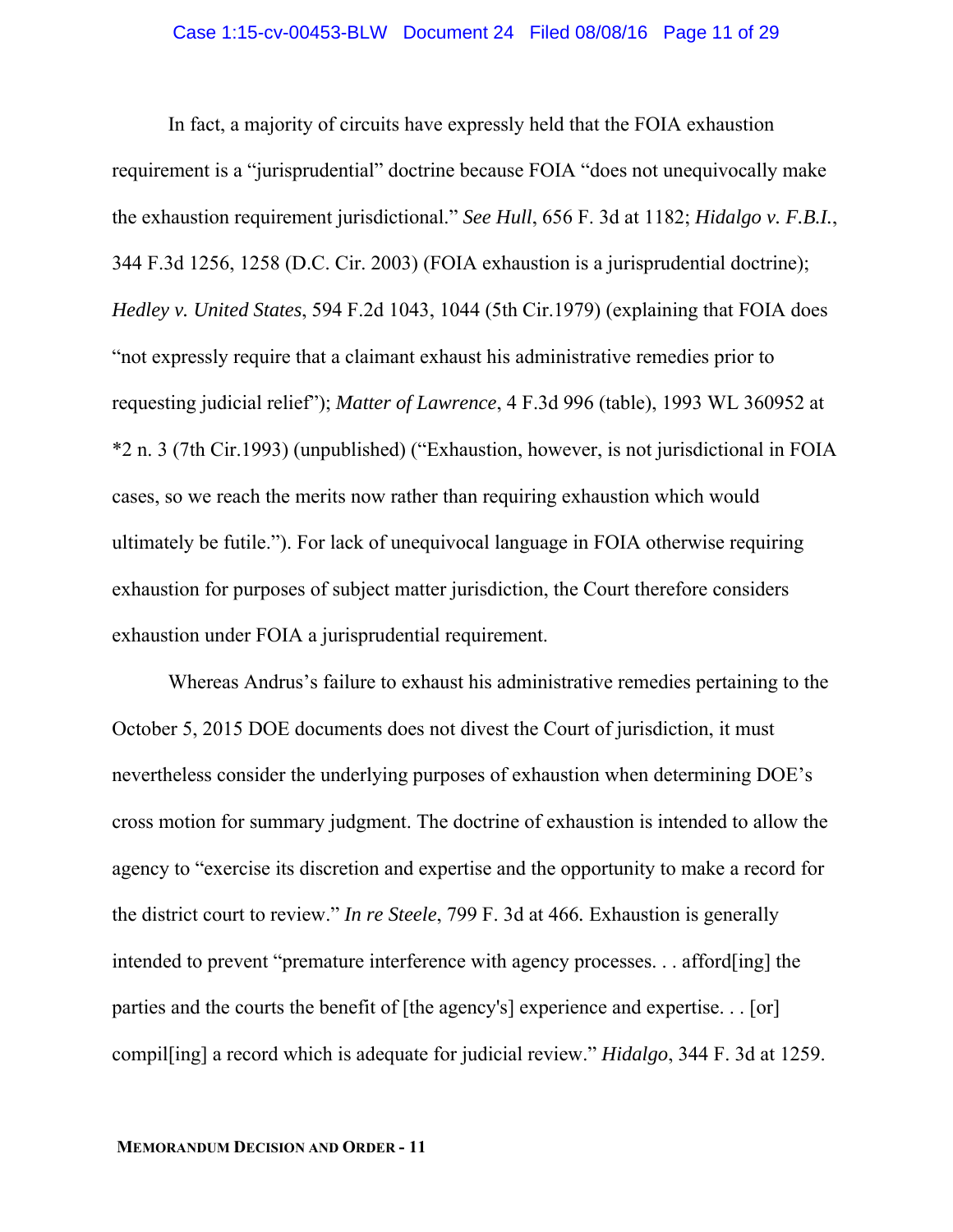#### Case 1:15-cv-00453-BLW Document 24 Filed 08/08/16 Page 12 of 29

Specifically in cases where an agency's use of FOIA's subsection (b) exemptions are at issue, "[the agency] should be allowed to submit to the district court a detailed affidavit describing how disclosure would risk harm or seek an *in camera* review of the documents by the district court." *Id.* (citing *Hardy v. Bureau of Alcohol, Tobacco, & Firearms*, 631 f. 2d 653, 657 (9th Cir. 1980)).

The Court is sympathetic to Andrus's argument that the DOE is unlikely to have significantly altered its redactions had Andrus actually initiated an administrative appeal following the October 5, 2015 disclosure. As demonstrated by the documents the DOE released in their "discretionary" disclosure on April 8, 2015, the DOE seemingly took a liberal interpretation of FOIA's subsection (b) exemptions. *See generally April 8, 2015 Disclosure*, Dkt. 22-2. Also, as discussed in greater detail below, the *Vaughn* index and affidavit provided as justification for their use of the exemptions are conclusory and inadequate. *See Vaughn Index*, *December 18, 2015, Attach. D.*, Dkt. 16 at 1-12; *Aff. Alexander C. Morris*, Dkt. 19-2. However, the Court should not engage in guesswork, and the underlying policy considerations of the doctrine of exhaustion require the Court to dismiss Andrus's claim regarding the October 5, 2015 documents to be further reviewed by the DOE. Ultimately, judicial resources are best conserved when an agency conscientiously reviews its own documentation for privileged information. *See In re Steele*, 799 F. 2d at 466; *see also Lion Raisins v. U.S. Dept. of Agriculture*, 354 F. 3d 1072, 1082 (9th Cir. 2004). While merely a jurisprudential doctrine, the underlying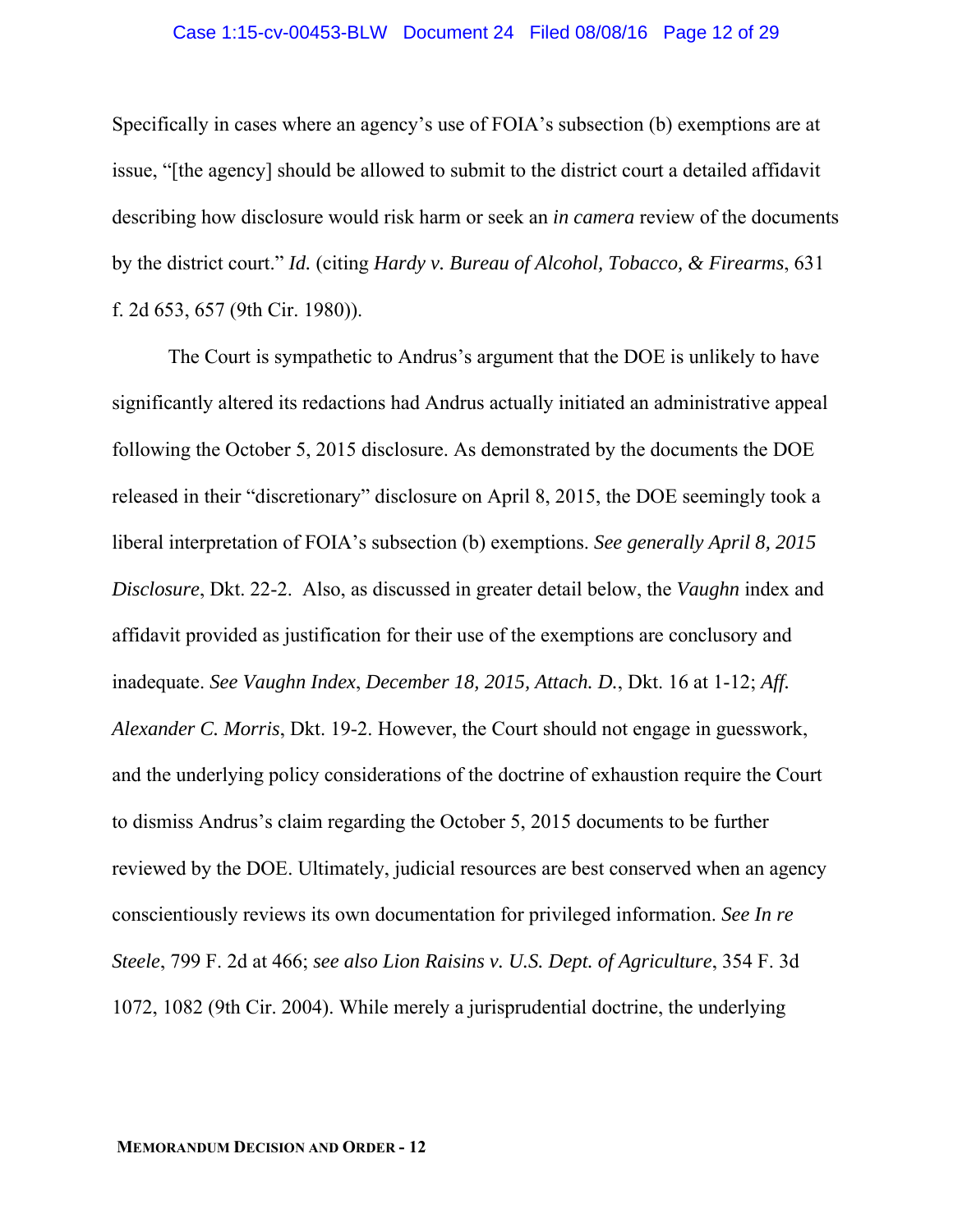#### Case 1:15-cv-00453-BLW Document 24 Filed 08/08/16 Page 13 of 29

policy of exhaustion—to provide the agency an opportunity to review its own decisionmaking process before judicial intervention—must still carry the day.

Hopefully, the DOE, given an opportunity to review the October 5, 2015 documents, will make a concerted effort to ensure the subsection (b)(5) redactions have been used as narrowly as intended. Furthermore, where the DOE ultimately determines such redactions are justified, it should provide a detailed and unambiguous *Vaughn* index, unlike those documents that were provided for the Court in this proceeding. Keeping in mind 10 C.F.R § 1004.1, the DOE should also consider whether the information is in the "public interest." But because the agency has not had the opportunity to implement a review of its FOIA redactions pertaining to the October 5, 2015 documents, the Court must grant DOE's Motion for Summary Judgment and dismiss Andrus's FOIA claims regarding the October 5, 2015 documents without prejudice.

#### **2. Mootness**

DOE seeks summary judgment on Andrus's First Claim for Relief on the premise that the claim is moot. Andrus's First Claim for Relief is for a "failure to timely respond to FOIA Request." *Am. Compl.* at ¶ 50-56. Andrus conceded in oral argument that all responsive documents, to his knowledge, have been disclosed. A claim is moot "when the issues presented are no longer "live or the parties lack a legally cognizable interest in the outcome." *Chafin v. Chafin*, 133 S. Ct. 1017, 1023 (2013). This does not preclude Andrus from pursuing the Second Claim for Relief that DOE has applied an unlawful application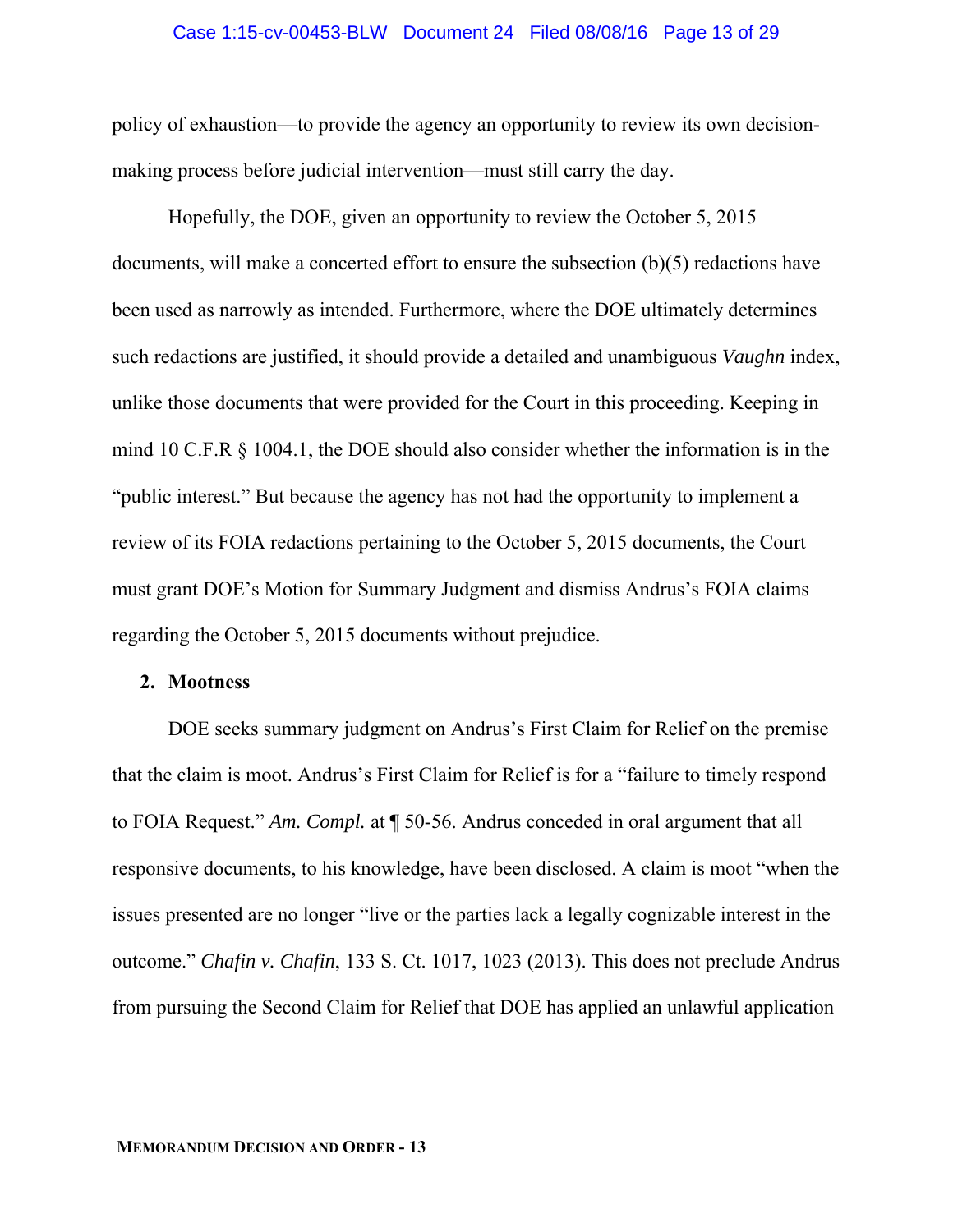of FOIA exemptions. *See Am. Compl.* at ¶ 57–59. DOE's motion for summary judgment for the First Claim for Relief will be granted.

### **3. Exemption 5 of the Freedom of Information Act**

Both parties seek summary judgment on the issue of whether DOE has provided a sufficient basis for claiming Exemption 5 redaction privileges. For the foregoing reasons, the Court does not find the affidavit and *Vaughn* index provided by DOE sufficient to grant either party's Motion for Summary Judgment at this time. The Court will therefore exercise its discretion under section 552(a)(4)(B) and conduct an *in camera* review of the documents to ensure the underlying material is properly redacted.

FOIA became law in 1946 as part of the Administrative Procedure Act, but was amended in 1966 to further implement a "general philosophy of full agency disclosure." S. Rep. No. 813, 89th Cong., 1st Sess., 3 (1965). When furnished with a reasonable request for records, the Act requires agencies to make such records "promptly available to any person." 5 U.S.C. § 552(a)(3)(A). Should an agency withhold any documents, "the district court of the United States . . . has jurisdiction to enjoin the agency from withholding agency records and to order any agency records improperly withheld from the complainant."  $\S 552(a)(4)(B)$ .

Subsection (b) of FOIA provides for nine "exemptions" to the otherwise "broad" policy that favors disclosure. *Fed. Bureau of Investigation v. Abramson*, 456 U.S. 615, 630 (1982). These exemptions are an attempt to balance the limited interests of government agencies to maintain sensitive and confidential information. *See Dep't. of Air*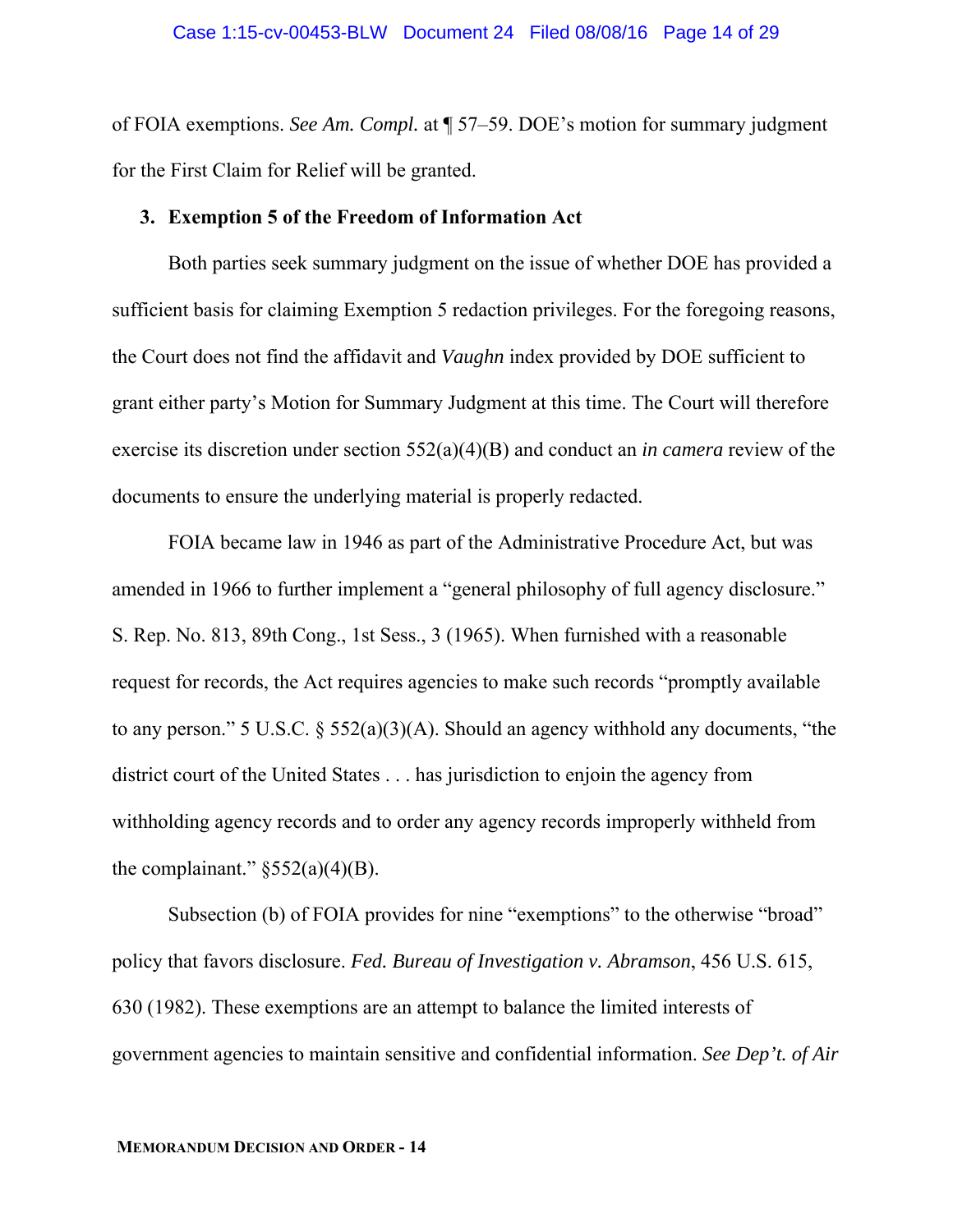*Force v. Rose*, 425 U.S. 352, 361 (1976). However, the United States Supreme Court recognizes "these exemptions are explicitly made exclusive . . . and must be narrowly construed." *Id.* An agency may withhold only that information to which the exemption applies, and so must provide all "reasonably segregable" portions of that record to the requester. *Yonemoto v. Dep't. Of Veterans Affairs*, 686 F. 3d 681, 688 (9th Cir. 2011). In the event of nondisclosure, such as under subsection (b) of the Act, "the burden is on the agency to sustain its action" and may be subject to an *in camera* review to ensure compliance. *Id. In camera* review is appropriate "only after the government has submitted as much detail in the form of public affidavits and testimony as possible." *Lion Raisins*, 354 F. 3d at 1083. However, the justification does not need to go so far that the disclosure would "undermine the very purpose of its withholding." *Id.* at 1084.

Subsection (b)(5) excludes from disclosure "inter-agency or intra-agency memorandums or letters which would not be available by law to a party other than an agency in litigation with the agency." 5 U.S.C. 552 (b)(5). As such, the exemption "contemplates that the public is entitled to all such memoranda or letters that a private party could discover in litigation with the agency." *N.L.R.B v. Sears, Roebuck & Co.*, 421 U.S. 132, 150 (1975). The exemption applies to generally recognized privileges such as the executive privilege, the attorney-client privilege, and the attorney work-product privilege. *Id.* at 149.

All thirty of the July 10, 2015 DOE documents that were redacted under Exemption 5 are emails. *See generally Vaughn Index*, December 18, 2015, Dkt. 16. All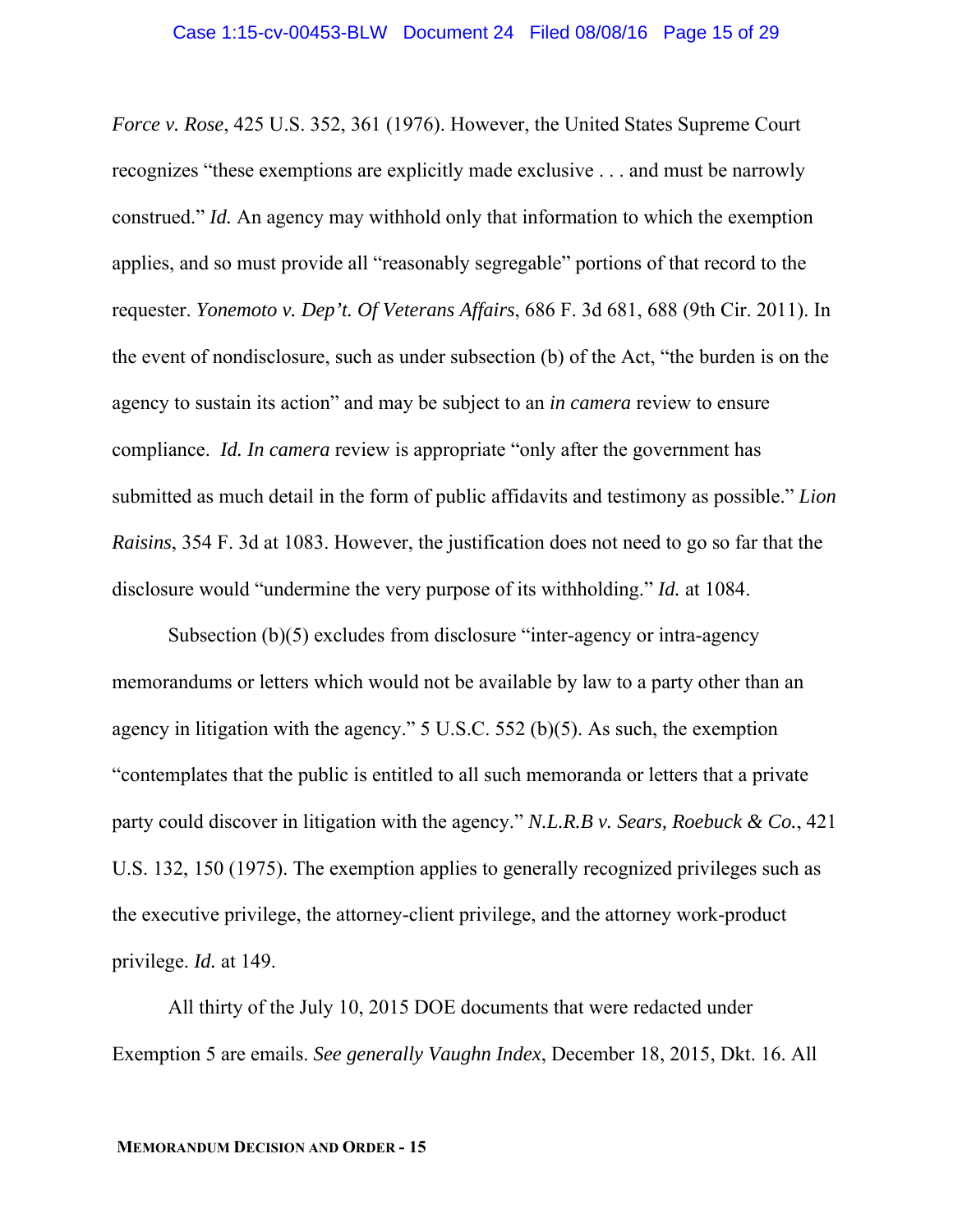#### Case 1:15-cv-00453-BLW Document 24 Filed 08/08/16 Page 16 of 29

but ten of the redacted documents were emails sent to four or more recipients and may be considered "email chains." *See Attachment A: July 2015 documents*, Dkt. 16-2. In all cases, the headers of the emails are visible so that one may view who the emails were sent from, who they were sent to, and the subject line. *Id.* The contents of those documents have been redacted to varying degrees. *Id.* 

In order to support their redactions, DOE submitted a *Vaughn* index and an affidavit from the FOIA Officer in the DOE Office of Information Resources (OIR). *See Vaughn Index*, *December 18, 2015, Attach. D.*, Dkt. 16 at 1-12; *Aff. Alexander C. Morris*, Dkt. 19-2. The *Vaughn* index is composed of eight columns that identify the document number, the date of origin, the author of the document, the recipients of the document, a brief description of the subject matter, the number of pages of each document, the basis for the (b)(5) redaction, and then a brief description of the reason behind the redaction. *Vaughn Index*, *December 18, 2015, Attach. D.*, Dkt. 16 at 1. DOE has not identified the title or "authority" of the individuals involved. *See generally*, *Id.* However, Andrus has not contested that the emails are "exclusively between DOE employees" and thus fall under the "inter-agency or intra-agency" requirement of Exemption 5. *Def's. Br.* at 12.

All of the "Redaction Reason" responses are nearly identical. Take for example the description of document NE-2: "The material redacted in these emails is both predecisional and deliberative, reflecting discussions regarding SNF rods and electrochemical recycling projects." *Vaughn Index*, *December 18, 2015, Attach D.*, Dkt. 16 at 1. Every document rationale restates that "The material redacted in these emails is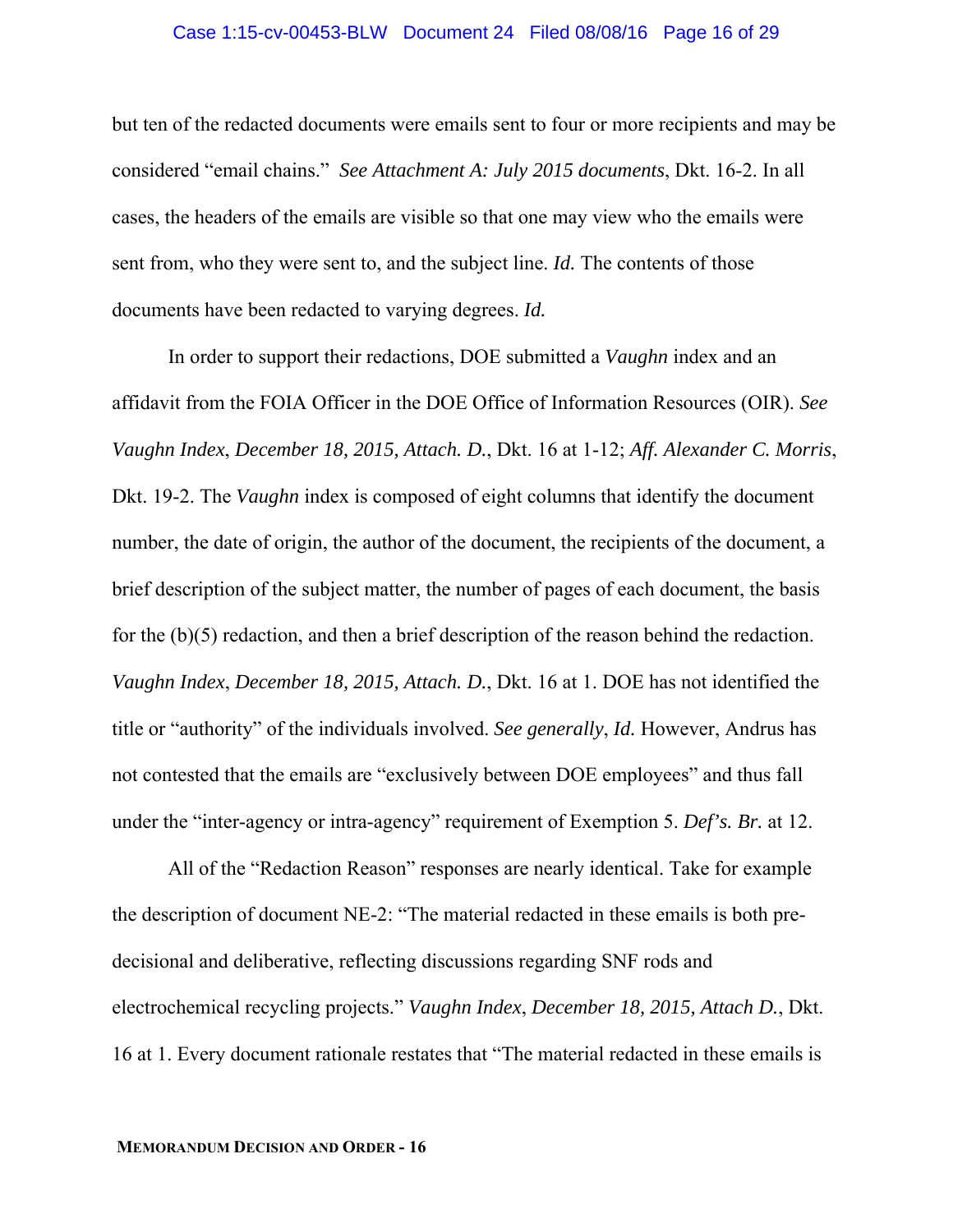#### Case 1:15-cv-00453-BLW Document 24 Filed 08/08/16 Page 17 of 29

both pre-decisional and deliberative, reflecting discussions regarding. . ." and then states the subject matter of the email. *Vaughn Index*, *December 18, 2015, Attach D.*, Dkt. 16 at 1-12. There are seven documents that in addition to the deliberative process privilege, also claim attorney-client privilege, attorney work product privilege, or all three. *Id.* In these instances, DOE merely adds language to the "Redaction Reason" column analogous to the response given in document CI-1: "Some material is also redacted as privileged attorney-client communication." *Id.* at 8. No further basis asserting the attorney-client privilege or the attorney work product privilege is given. There is no way to determine which portions of the seven "multi-privilege" documents are claimed under which privilege, although all three are equally applicable under FOIA exemption (b)(5).

The affidavit of Alexander C. Morris states generally that an analyst in OIR was assigned to Andrus's FOIA request to identify information "not exempt from disclosure or for which a discretionary waiver of exemption could be applied," and that the information redacted "has been reviewed to ensure that all reasonably segregable information has been released to the Plaintiff." *Aff. of Alexander C. Morris*, May 2, 2016, Dkt. 19-2 at ¶4. Paragraph 5 states:

Exemption 5 Deliberative Process Privilege: Exemption 5 incorporates the deliberative process privilege, which protects recommendations, advice, and opinions that are part of the process by which agency decisions and policies are formulated. The information withheld under Exemption 5's deliberative process privilege consists of email chain discussions on the negotiations related to the proposed shipments of commercial spent nuclear fuel (SNF) and other DOE projects and proposals; draft versions of documents, including the Dominion Title Transfer Agreement; and internal briefing memoranda related to negotiations with the State of Idaho regarding the proposed commercial SNF shipments.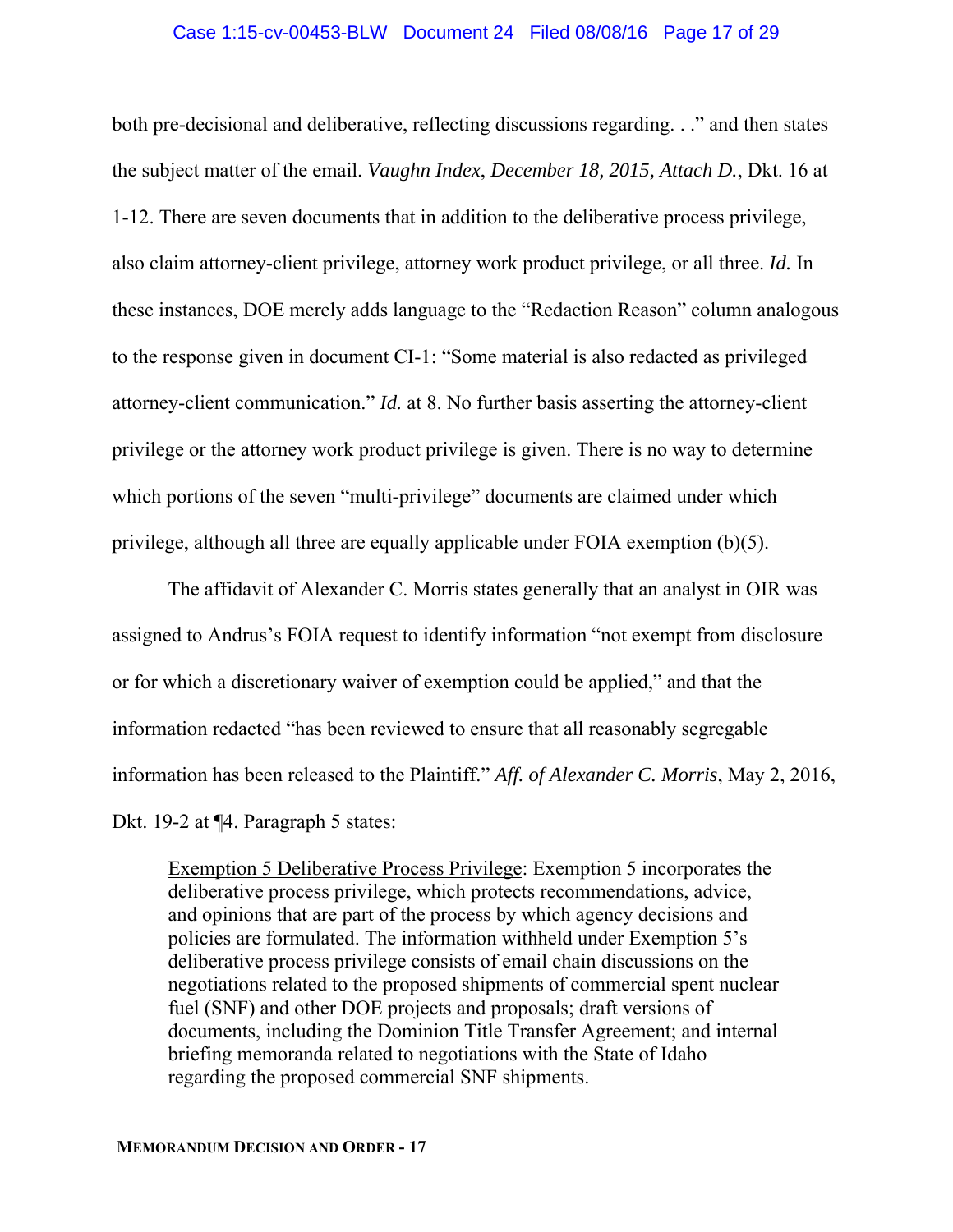*Id.* at  $\P$  5. Paragraph 6 then states that "the withheld materials do not represent final agency action and their release would have a chilling effect on the ability of DOE staff to have open and frank discussions. . . ." *Id.* at  $\P$  6. Paragraph 7 addresses the attorney-client privilege, and states that "the withheld information consists of legal advice sought by DOE program staff from [DOE Office of General Counsel (GC)] and legal advice provided by GC regarding negotiation strategy. . . ." *Id.* at ¶ 7. Paragraph 8 similarly applies to the attorney work product privilege.

Through this understanding of FOIA Exemption 5, the documents disclosed on July 10, 2015, and the DOE *Vaughn* index and FOIA officer affidavit provided to justify the agency's redactions, the Court may determine as a matter of law whether the DOE was justified in its redactions, or whether further scrutiny may be needed.

## **A.** *Deliberative Process Privilege*

Andrus's primary challenge to the Exemption 5 redactions is that the DOE has applied the privilege in an overly broad manner, whereas DOE seeks Summary Judgment that the redactions are justified. Although it is possible that the redacted information is properly exempted under the privilege, "the burden is on the agency to sustain its action." *Yonemoto*, 686 F. 3d at 688. The DOE's conclusory *Vaughn* index descriptions and FOIA officer affidavit do not provide the Court with adequate information to carry the agency's burden.

The purpose of the deliberative process privilege is to "allow agencies freely to explore possibilities, engage in internal debates, or play devil's advocate without fear of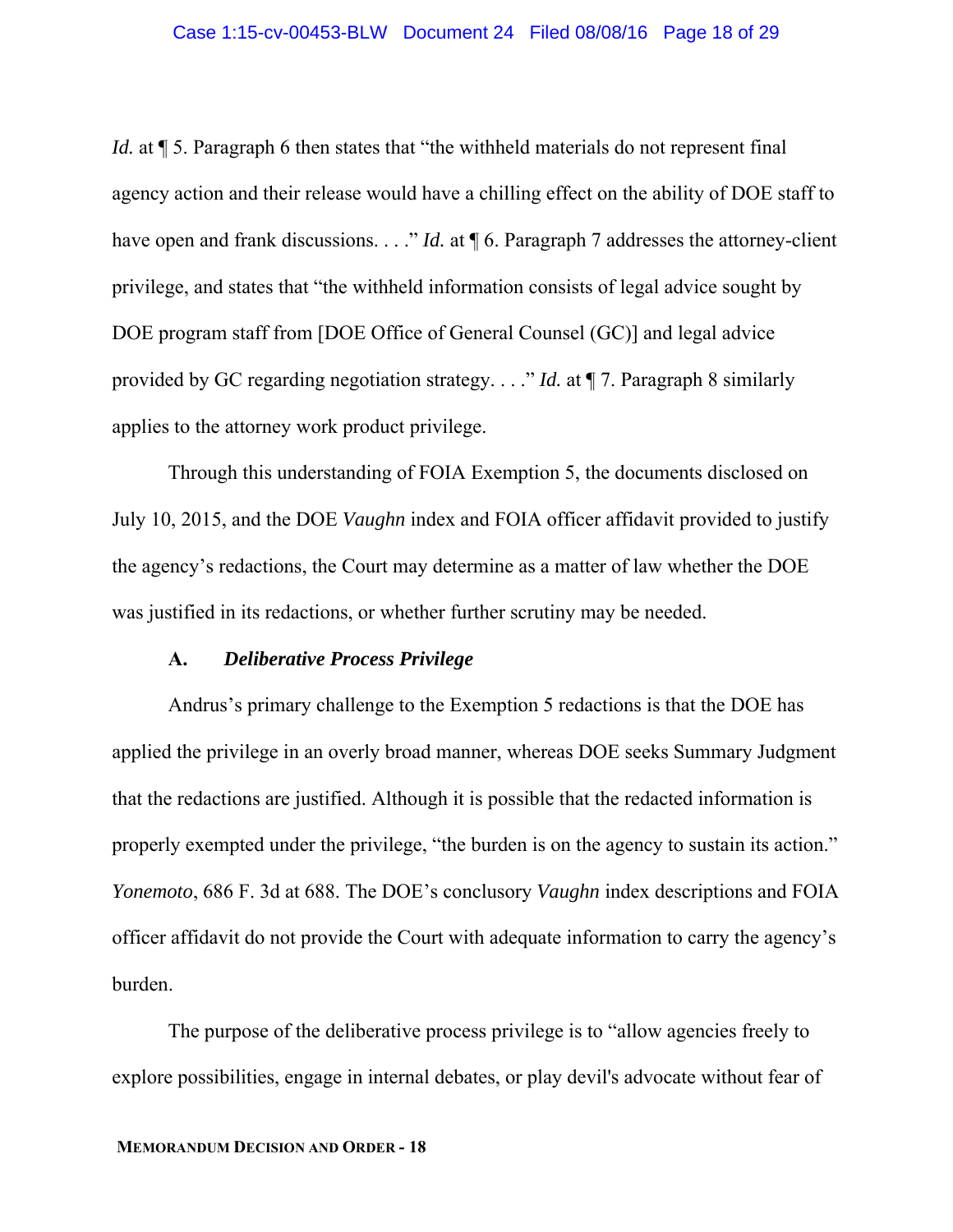public scrutiny." *Assembly of the State of Cal.*, 968 F. 2d at 920*.* This privilege applies to documents that are both "predecisional and deliberative." *Id.* A "predecisional" document may include "recommendations, draft documents, proposals, suggestions, and other subjective documents which reflect the personal opinions of the writer rather than the policy of the agency." *Id.* (citing *Formaldehyde Inst. v. Dep't of Health and Human Services*, 889 F. 2d 1118, 1122 (D.C. Cir. 1989). The Court may differentiate between "predecisional communications, which are privileged . . . and communications made after the decision and designed to explain it, which are not." *Sears, Roebuck & Co.*, 421 U.S. at 152. A predecisional document is a part of the "deliberative process" if the disclosure of the materials would "expose an agency's decisionmaking process in such a way as to discourage candid discussion within the agency and thereby undermine the agency's ability to perform its functions." *Id.* 

Context can be inferred from the twenty-three documents that DOE identifies as exempted solely under the deliberative process privilege to suggest that they *could* be predecisional and deliberative in nature, but the information provided in the DOE's *Vaughn* index and the FOIA officer affidavit is insufficient to make an affirmative conclusion. Among the July 10 disclosure documents, there are essentially ten different "primary topics" that the emails are discussing:

- Meeting and plans regarding SNF rods and electrochemical recycling
- Idaho Falls Register News Article\*
- Letter Written to Governor Otter from Richard Provencher\*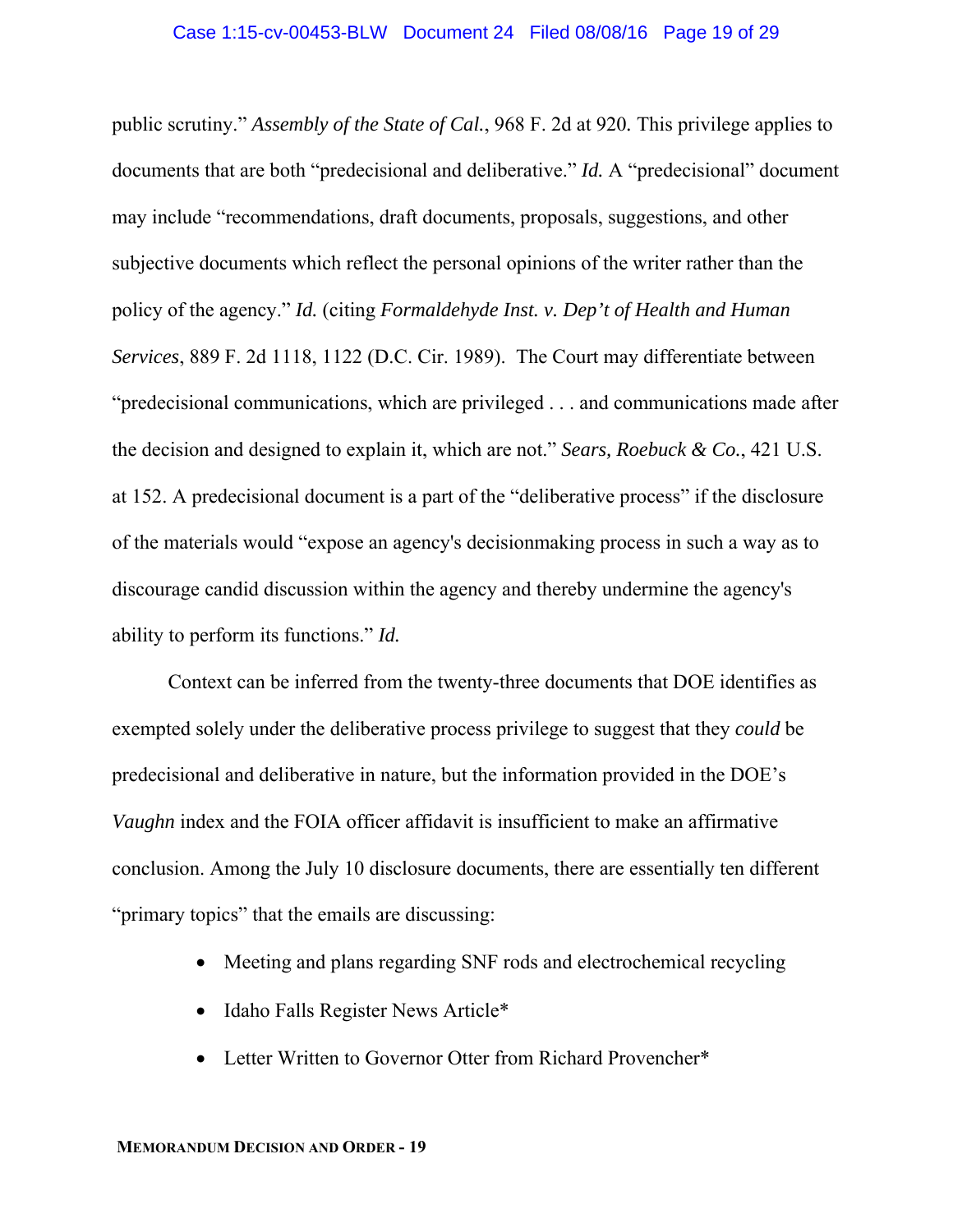- Emails regarding Finnish Reactor material and the MOA for fuel shipments
- Discussions with the State and signature of Title Transfer
- Letter from Governor Otter to Secretary Moniz<sup>\*</sup>
- Letter from Secretary Moniz to Governor Otter\*
- An update for the Idaho Congressional Delegation\*
- A Department of energy Idaho Operations Office Report (Jan. 20, 2015)\*
- Preparations for General Klotz Delegation

*Attachment A: July 2015 documents*, Dkt. 16-2; *Vaughn Index*, *December 18, 2015, Attach D.*, Dkt. 16 at 1-12. Those topics marked with an asterisk (\*) above denote email chains relating to specific, underlying documents. For all such topics, the underlying document was ultimately disclosed in its entirety, and the redactions likely correspond to individual responses or suggestions that would ordinarily fall under the deliberative process privilege.

However, because of the deficiencies in the DOE's *Vaughn* index, the Court cannot ascertain whether the documents truly reflect "recommendations, draft documents, proposals, suggestions, and other subjective documents which reflect the personal opinions of the writer rather than the policy of the agency" or otherwise. *Assembly of the State of Cal.*, 968 F. 2d at 920*.* The index does not identify the authority of the document authors, and there is no way to determine whether the redacted information is "deliberative" or may be considered more "factual" in nature. *See id* at 21 ("rule of thumb favoring disclosure of factual documents, or the factual portions of deliberative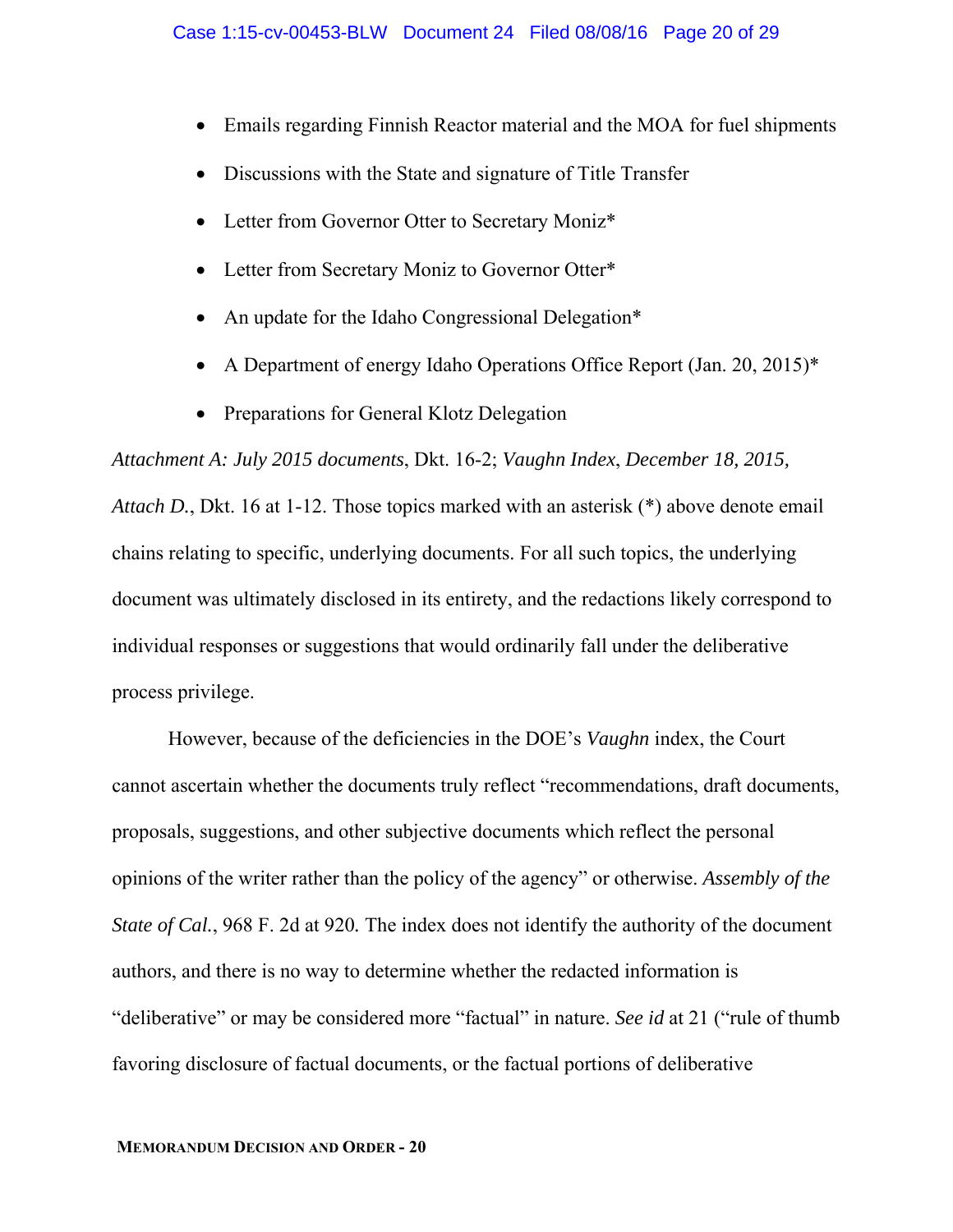#### Case 1:15-cv-00453-BLW Document 24 Filed 08/08/16 Page 21 of 29

documents where separation is feasible"). Furthermore, the other four document topics not denoted with an asterisk are entirely opaque and it is unclear what the nature of the conversations truly were.

 For example, redacted documents CI-3 through CI-6 involve a January 15, 2015 email chain sent to more than ten different recipients under the subject "Idaho Update." *Attachment A: July 2015 documents*, Dkt. 16-2 at 108-116. These documents were among those belatedly released in the April 8, 2016 "discretionary" disclosure. *April 8, 2015 Disclosure*, Dkt. 22-2. In document CI-5, the email states that "the below is a good update on where we are with the Idaho issue" and forwards on an email the author, Jaime Shimek, had earlier sent to others—including an email assigned to the office of Idaho Senator Mike Crapo. *Id.* at 10. Although the "update" is exactly what one would expectan entirely factual summary of the Batt Agreement negotiations as of January 15, 2015– the emails were originally redacted in their entirety. *Id.* Not only is factual information not protected under the Deliberative Process Privilege, the privilege would not apply because it was sent to a Congressional Delegation. *See* 5 U.S.C. § 551(1). More troubling still, the *Vaughn* index merely gave the boilerplate "Redaction Reason" described above, stating that the emails involved "discussions on updates to the Idaho congressional delegation and the delegation's response to the update." *Vaughn Index*, *December 18, 2015, Attach D.*, Dkt. 16 at 9.

In finding that the DOE's *Vaughn* index and affidavits are conclusory and insufficiently detailed, the Court must conduct an *in camera* review of these documents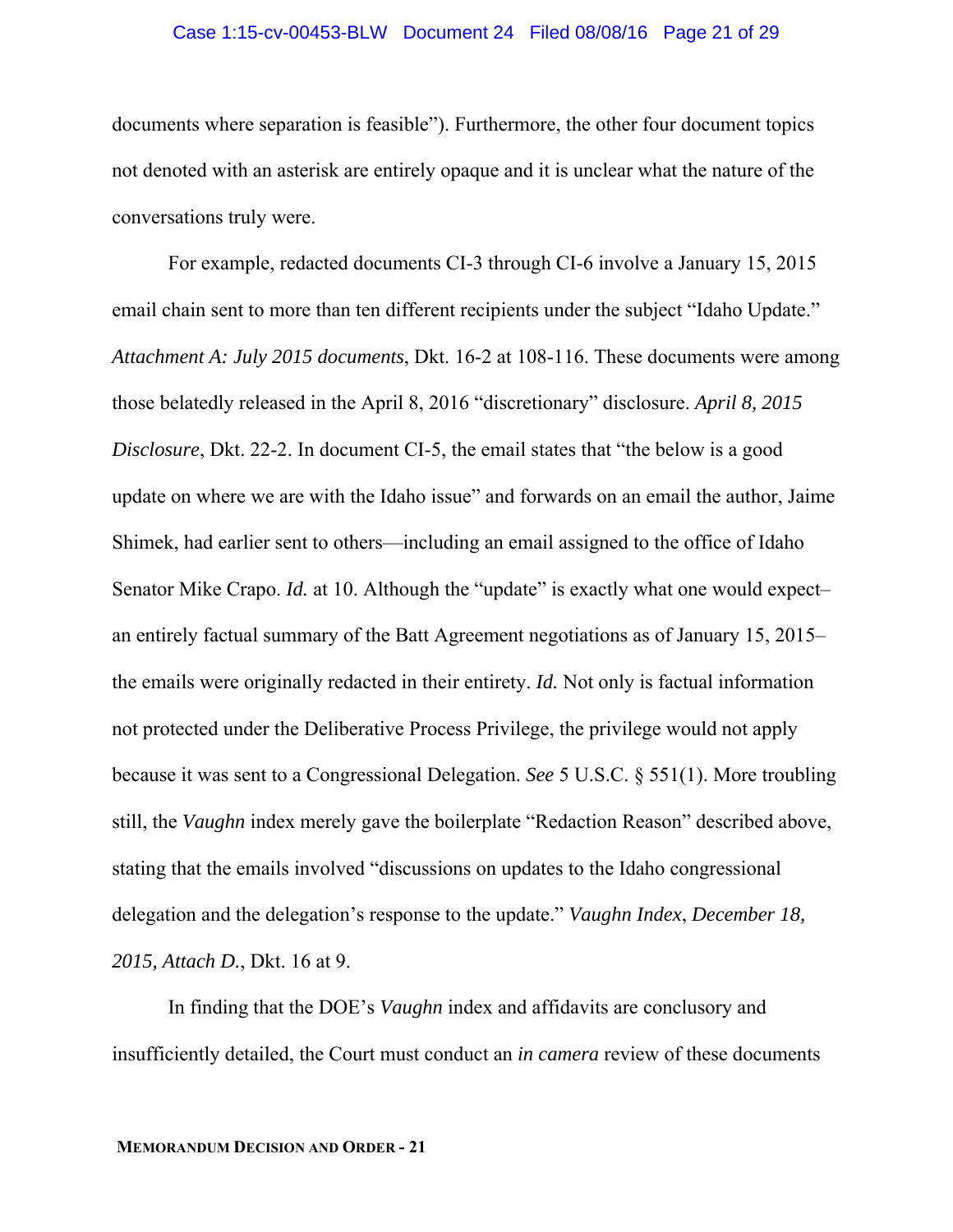in order to sufficiently determine whether the deliberative process privilege has been properly invoked, or whether further disclosure is ultimately appropriate.

### **B.** *Attorney Client Privilege and Attorney Work Product Privilege*

Both parties also seek Summary Judgment regarding the DOE's invocation of the attorney-client privilege and the attorney work product privilege. The Court will similarly apply an *in camera* review of the relevant documents to determine whether the DOE's redactions were proper.

The attorney-client privilege protects confidential communications between clients and counsel made for the purpose of obtaining or providing legal assistance. *See In re Grand Jury Proceeding*, 721 F.2d 1221, 1222 (9th Cir. 1983). The work product doctrine protects materials produced by an attorney—including by a government attorney—that reflect the attorney's mental impressions, opinions, or legal theories formed in anticipation of litigation or in pre-litigation counseling. See Fed. R. Civ. P. 26(b)(3); *Sears, Roebuck & Co.*, 421 U.S. at 154. DOE's *Vaughn* index states that there are 7 documents (NE-13, NE-15, NE-16, NE-20, NE-21, NE-22, CI-1) that fall under either the attorney-client privilege or work product privilege (or both), in addition to the deliberative process privilege. *Vaughn Index*, *December 18, 2015, Attach D.*, Dkt. 16 at 4-8.

*In camera* review is required to analyze DOE's assertion of attorney-client privilege and work product privilege because 1) the information redacted under either privilege is indistinguishable from the information redacted under the deliberative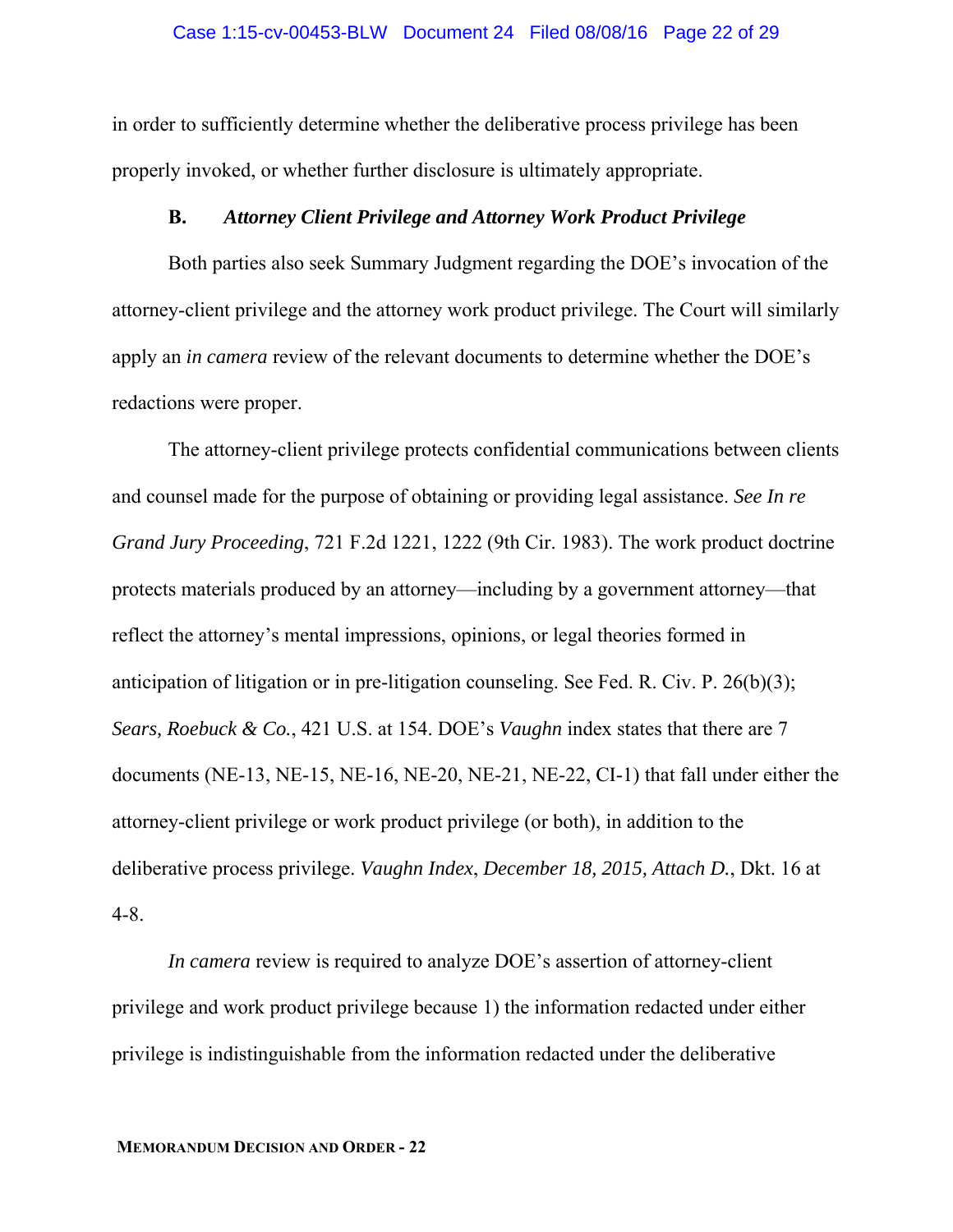#### Case 1:15-cv-00453-BLW Document 24 Filed 08/08/16 Page 23 of 29

process privilege and 2) because the titles of the authors and recipients are unknown and the *Vaughn* index so nondescript, there is no way to establish how legal counsel is implicated in any of the documents. *Id.* It is also persuasive that none of the documents withheld under attorney-client privilege are labeled "confidential." *Id.*

These lapses in DOE's exemption justifications require a greater inquiry into the contents of all the redacted documents. This order is consistent with FOIA's underlying "general philosophy of full agency disclosure." S. Rep. No. 813, 89th Cong., 1st Sess., 3 (1965). Thus an *in camera* review shall be conducted regarding all of the July 10, 2015 documents.

### **4. Administrative Procedure Act**

DOE seeks summary judgment on Andrus's claim under the Administrative Procedure Act (APA), whereas Andrus has filed a Cross-Motion seeking a Summary Judgment in his favor as a matter of law. *Def's Br.* at 7, Dkt. 11-1; *Pl's Resp.* at 18, Dkt. 15-1.

The APA provides relief for "agency actions made reviewable by statute and final agency action for which there is no other adequate remedy in a court. . . ." 5 U.S.C. §704. Andrus argues that he has a claim under the APA because the DOE did not adhere to 10 C.F.R. § 1004.1, which requires the DOE to disclose documents "in the public interest." *See* 10 C.F.R § 1004.1. The regulation requires DOE to make a determination as to whether disclosure was "in the public interest" and, if so, release the documents upon request, even if the documents would otherwise be exempt from disclosure under FOIA.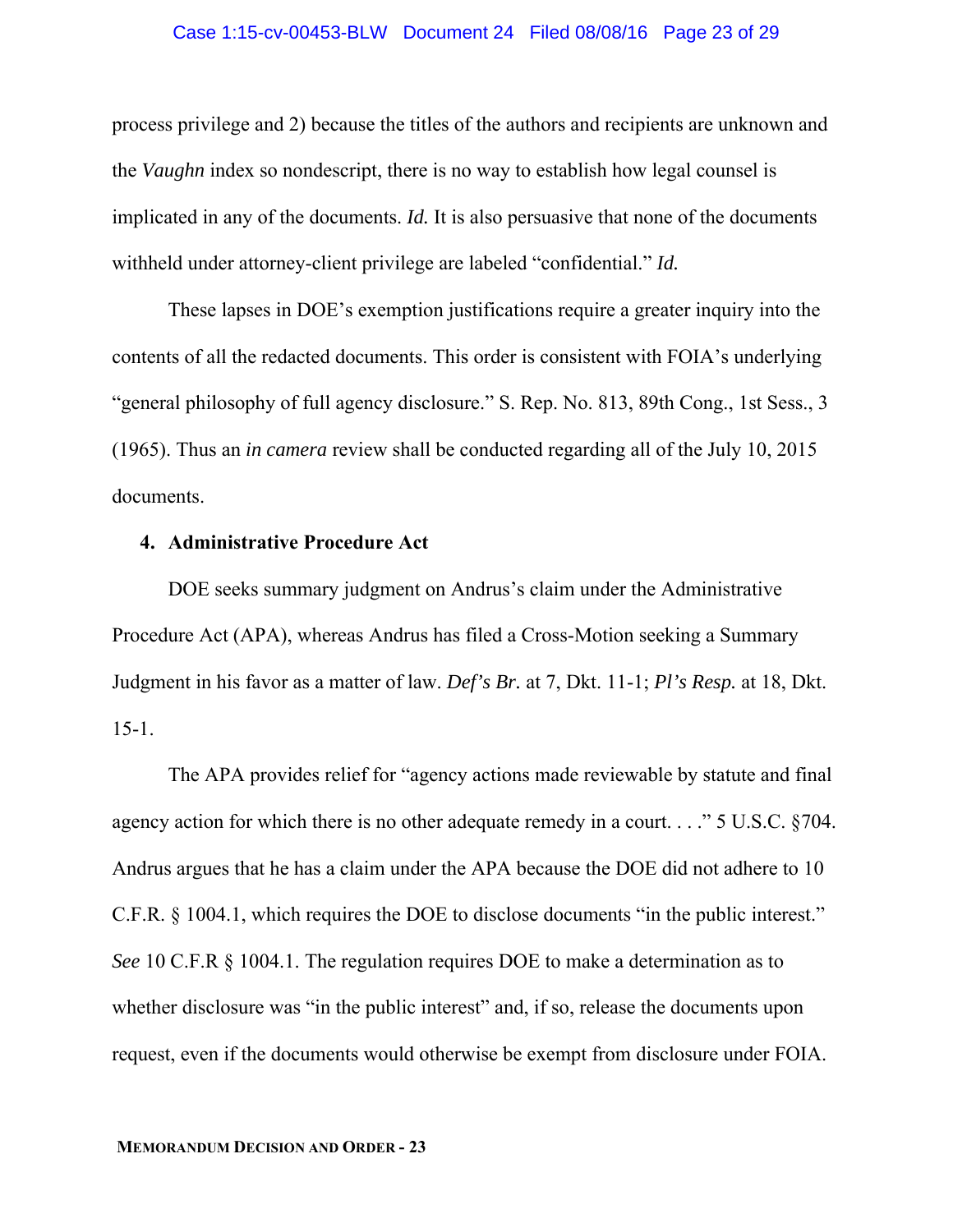*Id.* Under the APA, the Court may intervene if the agency action is found to be "arbitrary, capricious, an abuse of discretion, [ ] otherwise not in accordance with law" or "without observance of procedure required by law." 5 U.S.C. § 706(2)(A), (F). The United States Supreme Court recognizes that "the scope of review under the 'arbitrary and capricious' standard is narrow and a court is not to substitute its judgment for that of the agency." *Motor Vehicle Mfrs. Ass'n of U.S. Inc. v. State Farm Mut. Auto. Ins. Co.*, 463 U.S. 29, 43 (1983). Nevertheless, the agency must examine the relevant data and articulate a satisfactory explanation for its conduct, including a "rational connection between the facts found and the choice made." *Burlington Truck Lines v. United States*, 371 U.S. 156, 168 (1962). Andrus asks the Court to make a determination of whether the information is "in the public interest," whereas DOE asserts that the Court may not have jurisdiction to entertain an APA claim under FOIA, and alternatively that it has met its duties under the agency regulation. *Def's* Reply, at 5-6, Dkt. 19.

The Court rejects the argument that it does not have jurisdiction under the APA to review "final agency action for which there is no other adequate remedy" such as DOE's determination of whether documents are "in the public interest." *See Def's Reply*, at 5, fn. 3, Dkt. 19. DOE cites *Minnesota v. DOE*, No. 4-81-434, 1982 WL 1155, at \*8 (D. Minn. Dec. 14, 1982) in which the court held that there was "no such legislative grant of authority under the Trade Secrets Act, 18 U.S.C. § 1905; *Chrysler v. Brown, supra*; nor in the Administrative Procedures Act, 5 U.S.C. § 701." *Id.* at \*8. In reality, the Supreme Court specifically recognized that an agency regulation was subject to review for an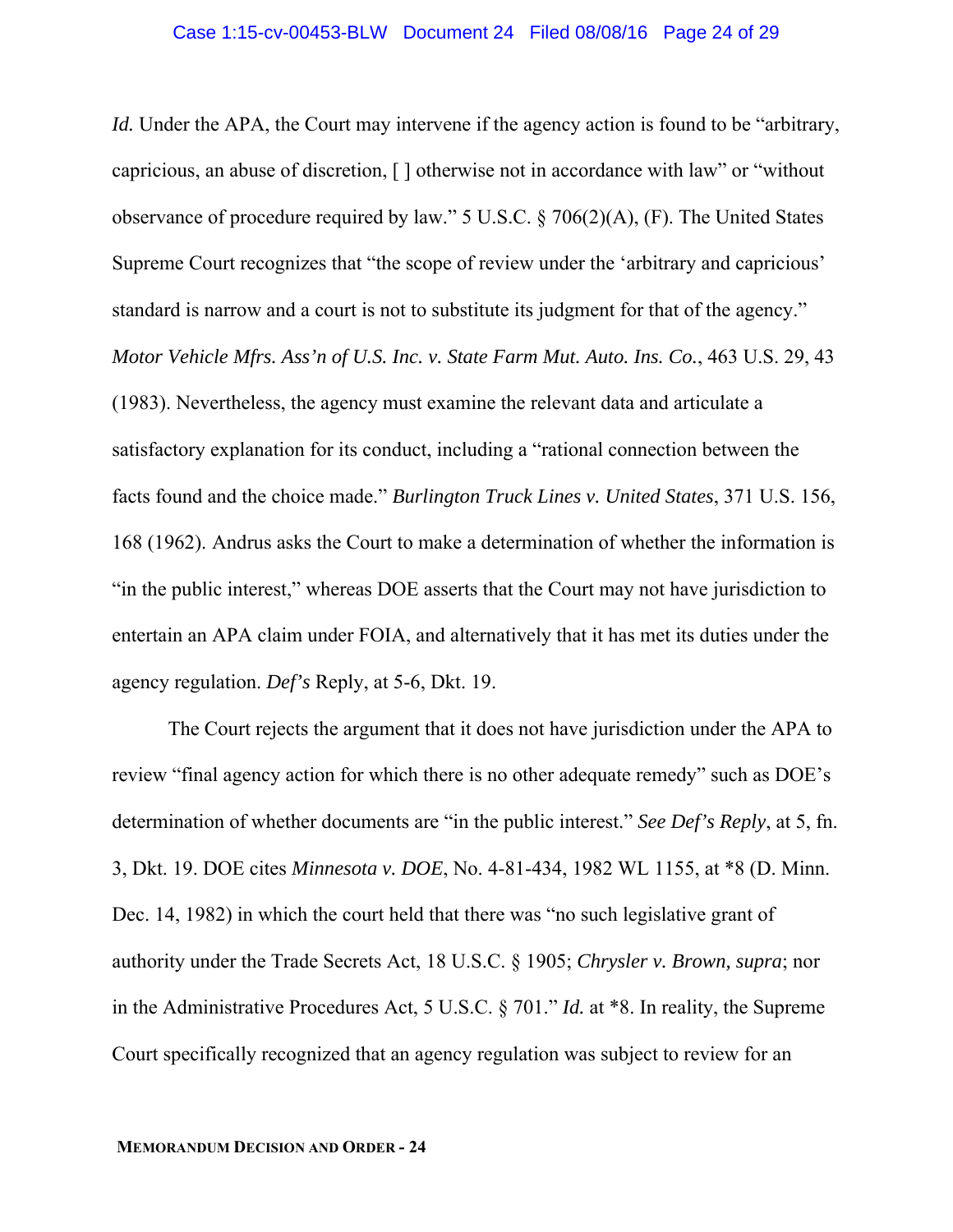#### Case 1:15-cv-00453-BLW Document 24 Filed 08/08/16 Page 25 of 29

abuse of discretion under the APA, even though it was not reviewable under the Trade Secrets Act and in contravention of 18 U.S.C. § 1905. *See Chrystler v. Brown*, 441 U.S. 281, 317–18 (1979) ("Both Chrysler and the respondents agree that there is APA review of DLA's decision. They disagree on the proper scope of review"). Under the plain language of  $\S$  706 of the APA, the agency decision is reviewable so long as it is "final" and there is no other adequate remedy. Accordingly, the Court may consider the APA challenge.

DOE also seeks summary judgment on the basis that the relief sought under Andrus's APA claim is the same as that sought under the FOIA claim, and therefore FOIA provides an "adequate remedy." 5 U.S.C. § 704. The United States Supreme Court has defined "adequate remedy" under § 704 as "situations where the Congress has provided *special and adequate* review procedures." *Bowen v. Massachusetts*, 487 U.S. 879, 903 (1988) (emphasis added). The Supreme Court has acknowledged that the Congressional purpose of the APA was to "provide a general authorization for review of agency action in the district courts" while still seeking to avoid "duplication" of judicial remedies. *Id.*

Historically, most case law on this issue has precluded simultaneous FOIA and APA claims because FOIA provided the plaintiffs an "adequate remedy." *See Rimmer v. Holder*, 700 F.3d 246, 261-63 (6th Cir. 2012); *Cent. Platte Nat. Res. Dist. v. U.S. Dep't of Agriculture*, 643 F.3d 1142, 1148-49 (8th Cir. 2011); *Walsh v. U.S. Dep't of Veterans Affairs*, 400 F.3d 535, 537-38 (7th Cir. 2005); *Petrucelli v. Dep't of Justice*, 106 F. Supp.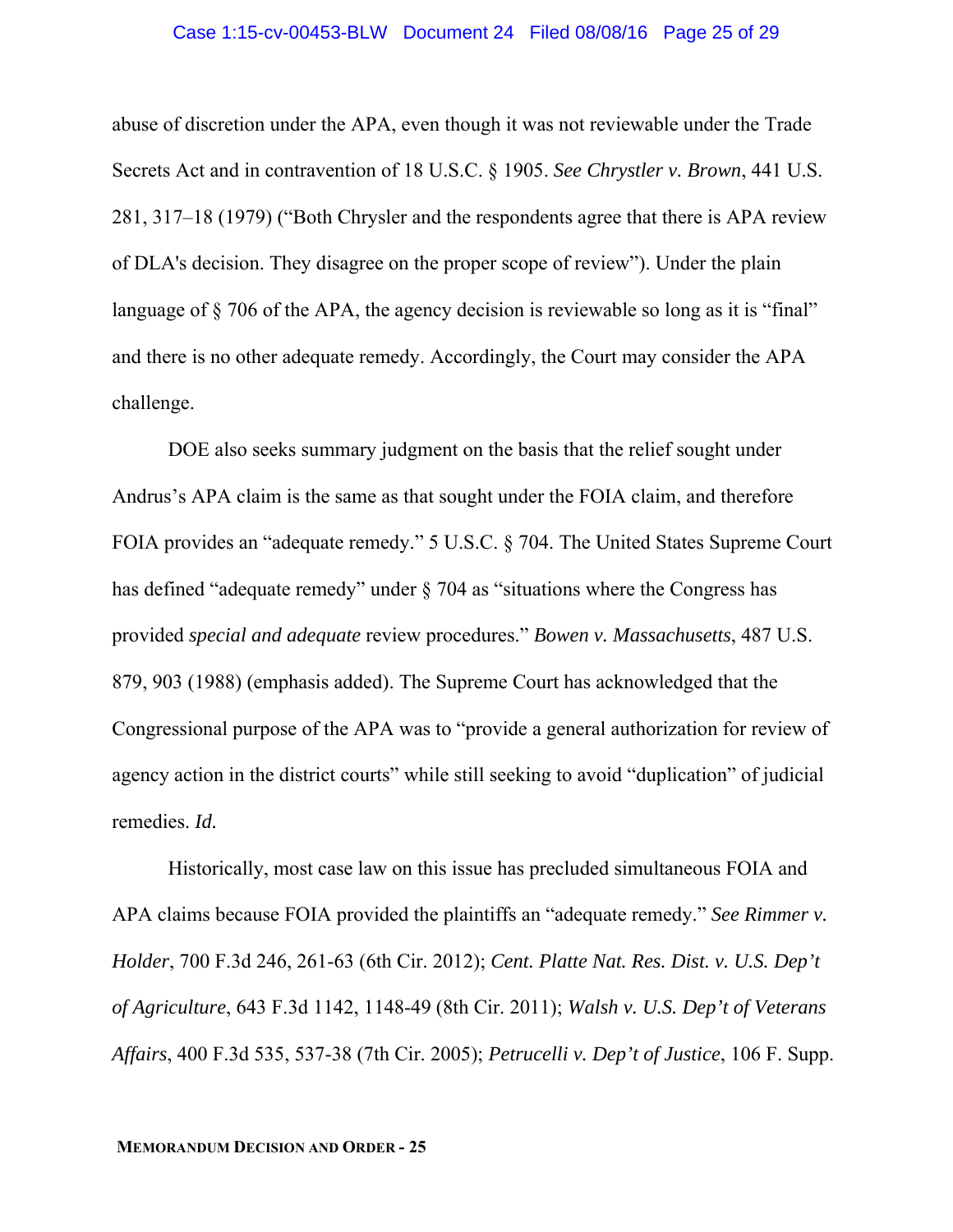3d 129, 134 (D.D.C 2015). However, all of the cases cited by DOE involve instances where a FOIA requester has sought to challenge the sufficiency of FOIA exemptions through an APA claim. *See id.*, *supra.* There is no doubt that where a party is purely seeking to challenge the sufficiency of an agency's application of FOIA exemptions, FOIA—not the APA—is the proper cause of action. However, merely challenging the sufficiency of DOE's subsection (b)(5) exemptions is not Andrus's objective in the present APA claim. Rather, Andrus's APA claim asks DOE to disclose documents that are in the "public interest," *regardless of whether a FOIA exemption applies*. *See Pl.'s Resp.* at 18-19, Dkt. 16; 10 C.F.R § 1004.1.

Section 1004.1 is highly unusual in that it places a duty upon DOE above and beyond what is normally required under FOIA. *Id.* Section 1004.1 requires that DOE "make records available," even when it is "authorized to withhold" them under FOIA, whenever it determines "such a disclosure is in the public interest." *Id.* This regulation, in essence, requires DOE to completely disregard FOIA subsection (b) when a request is in the public interest. There is no provision under FOIA that requires the agency to consider the general public interest, whereas that is the gravamen of § 1004.1. In this particular instance, FOIA alone does not provide "special and adequate review procedures" by which Andrus could ensure documents in the public interest should be released. For example, there could be information properly redacted under a FOIA exemption which includes information that the public has such a high interest in. In those circumstances,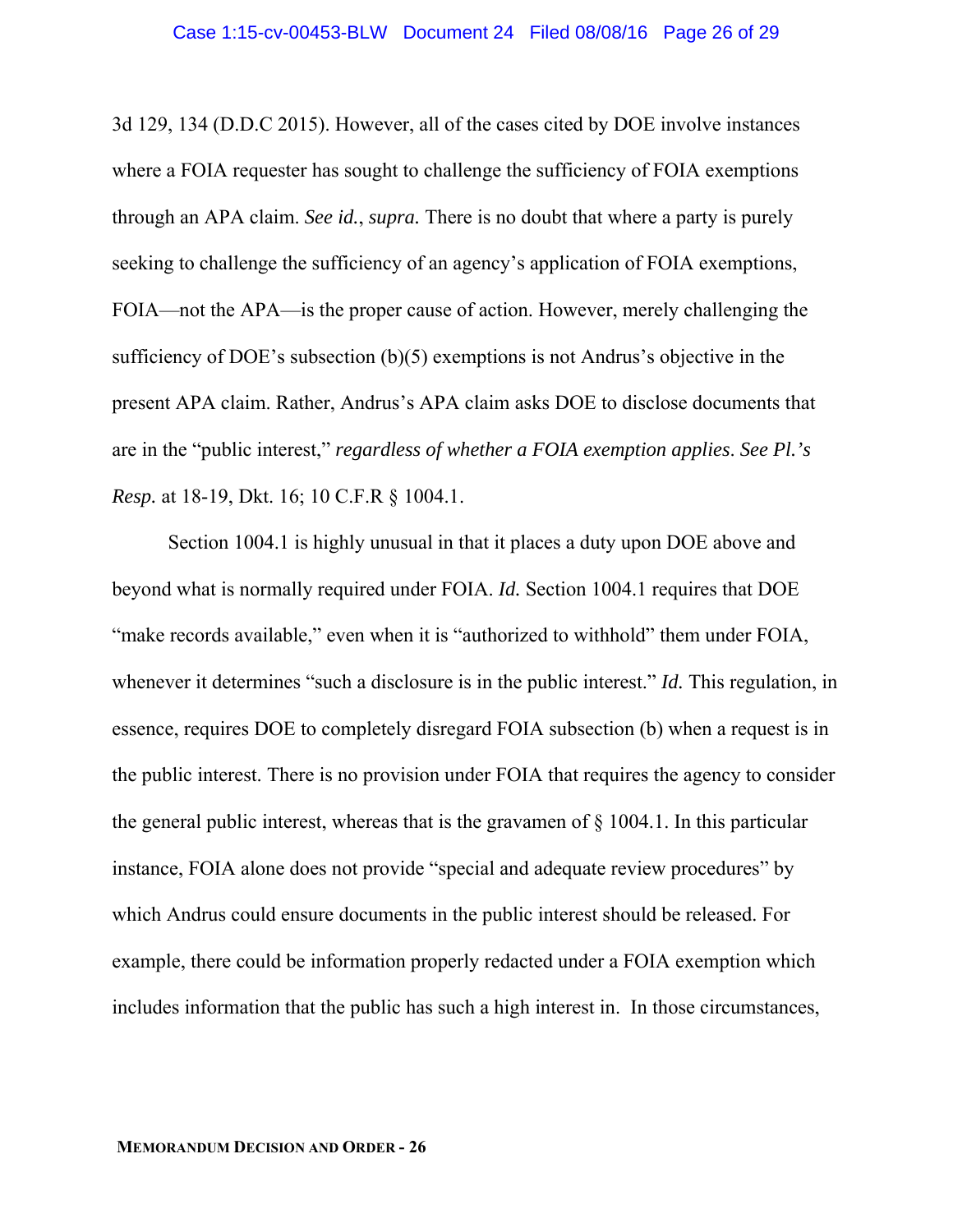#### Case 1:15-cv-00453-BLW Document 24 Filed 08/08/16 Page 27 of 29

the DOE would be required to disclose under 10 C.F.R § 1004.1. For that reason, DOE's argument fails.

During oral argument, Andrus sought APA relief as an alternative means for the Court to review the October 5, 2015 documents disclosure, notwithstanding the FOIA exhaustion doctrine. However, under the APA, the Court may only review "final" agency actions for which there is no alternative remedy. *See* 5 U.S.C. §704. Because Andrus did not file an administrative appeal for the October 5, 2015 documents, the DOE's decision cannot be "final" for purposes of APA relief. *Id.* The exhaustion requirement discussed above is therefore still applicable under the APA, and relief may not be accorded at this time. In fact, exhaustion is considered a "jurisdictional" requirement under the APA. *See Bowen v. Massachusetts*, 487 U.S. 879, 903 (1988) ("primary thrust of § 704 was to codify the exhaustion requirement. . .").

Regarding the July 10, 2015 documents, however, the Court finds that the APA is applicable. DOE's determination of whether the information was in the "public interest" is "arbitrary, capricious, or an abuse of discretion" and therefore in violation of the APA. 5 U.S.C. § 706(2)(A).

In both the letter provided to Andrus by the DOE OHA, as well as the affidavit of the DOE FOIA officer, DOE asserted that it analyzed whether the public interest would be served by disclosure. *Letter from Alexander C. Morris to Cecil D. Andrus, July 10, 2015*, Dkt. 11-5, Ex. 4; *Aff. Alexander C. Morris*, Dkt. 19-2 at ¶ 10-11. The relevant DOE authorities found that the policy factors did not favor disclosure because doing so "could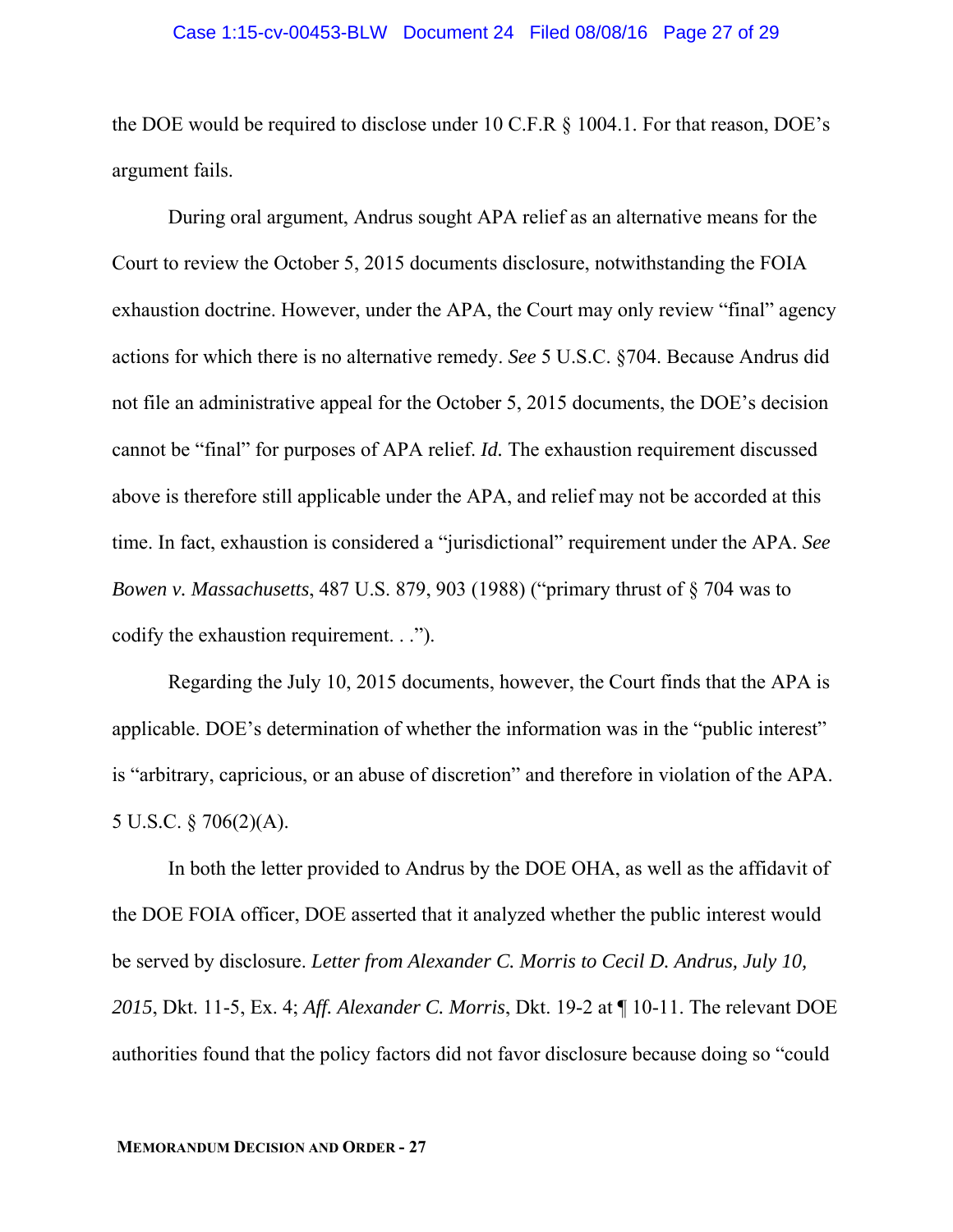#### Case 1:15-cv-00453-BLW Document 24 Filed 08/08/16 Page 28 of 29

cause the harm of chilling open and frank discussions [within the agency], limit government personnel's range of options to consider, and thus detract from the quality of Agency decisions." *Letter from Alexander C. Morris to Cecil D. Andrus, July 10, 2015*, Dkt. 11-5, Ex. 4. Whereas such an evaluation certainly underscores the underlying policy of the FOIA (b)(5) exemption, such a determination has no bearing on whether the information is in the "public interest" as required by  $10 \text{ C.F.R} \$  \$  $1004.1$ . DOE's justification was nothing more than a recitation of the *agency's* interest in non-disclosure. The DOE affidavit and *Vaughn* index do nothing to address whether the redactions buried information relating to substantive policy about the transport and storage of large quantities of potentially dangerous nuclear waste, disclosure of which may very well be in the public interest. Although the Court does not have authority to substitute its judgment for that of the DOE, the Court will require the DOE to reevaluate the redacted information that was responsive to Andrus's FOIA request, and determine whether any would relate to the *public's* interest, rather than that of the agency itself. In the event DOE determines information is *not* in the public interest, it should articulate justifications in a highly detailed and specific manner, addressing the substance of the information, not merely the policy underlying exemption.

Andrus has properly challenged the DOE's decision-making process under the APA and 10 C.F.R. § 1004.1. The Court therefore denies DOE's Motion for Summary Judgment and grants Andrus's Cross-Motion for Summary Judgment on the Third Count of Relief pursuant to the APA.